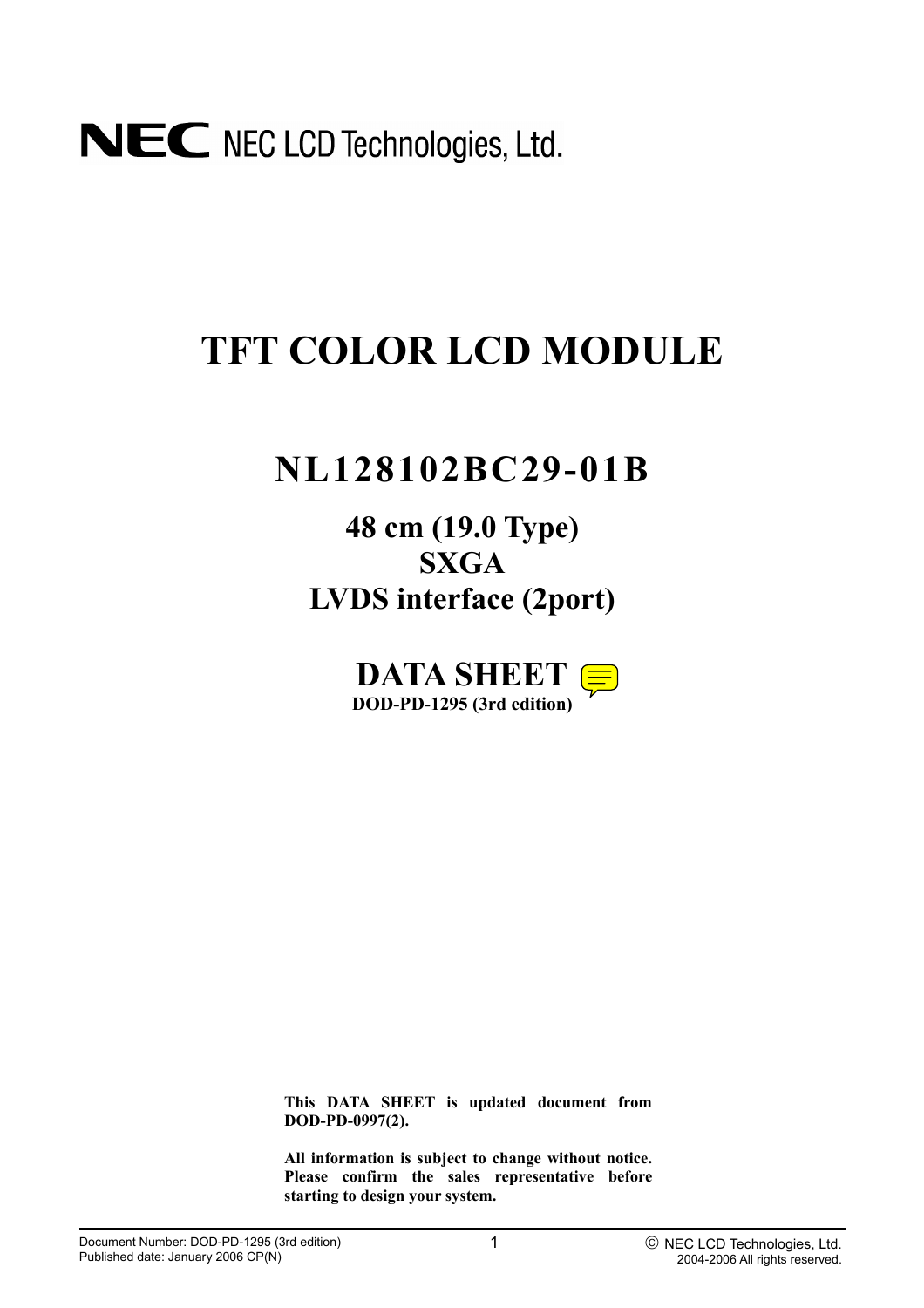### <span id="page-1-0"></span>**INTRODUCTION**

The Copyright to this document belongs to NEC LCD Technologies, Ltd. (hereinafter called "NEC"). No part of this document will be used, reproduced or copied without prior written consent of NEC.

NEC does and will not assume any liability for infringement of patents, copyrights or other intellectual property rights of any third party arising out of or in connection with application of the products described herein except for that directly attributable to mechanisms and workmanship thereof. No license, express or implied, is granted under any patent, copyright or other intellectual property right of NEC.

Some electronic parts/components would fail or malfunction at a certain rate. In spite of every effort to enhance reliability of products by NEC, the possibility of failures and malfunction might not be avoided entirely. To prevent the risks of damage to death, human bodily injury or other property arising out thereof or in connection therewith, each customer is required to take sufficient measures in its safety designs and plans including, but not limited to, redundant system, fire-containment and anti-failure.

The products are classified into three quality grades: **"Standard"**, **"Special"**, and **"Specific"** of the highest grade of a quality assurance program at the choice of a customer. Each quality grade is designed for applications described below. Any customer who intends to use a product for application other than that of Standard quality grade is required to contact an NEC sales representative in advance.

The **Standard** quality grade applies to the products developed, designed and manufactured in accordance with the NEC standard quality assurance program, which are designed for such application as any failure or malfunction of the products (sets) or parts/components incorporated therein a customer uses are, directly or indirectly, free of any damage to death, human bodily injury or other property, like general electronic devices.

Examples: Computers, office automation equipment, communications equipment, test and measurement equipment, audio and visual equipment, home electronic appliances, machine tools, personal electronic equipment, industrial robots, etc.

The **Special** quality grade applies to the products developed, designed and manufactured in accordance with an NEC quality assurance program stricter than the standard one, which are designed for such application as any failure or malfunction of the products (sets) or parts/components incorporated therein a customer uses might directly cause any damage to death, human bodily injury or other property, or such application under more severe condition than that defined in the Standard quality grade without such direct damage.

Examples: Control systems for transportation equipment (automobiles, trains, ships, etc.), traffic control systems, anti-disaster systems, anti-crime systems, medical equipment not specifically designed for life support, safety equipment, etc.

The **Specific** quality grade applies to the products developed, designed and manufactured in accordance with the standards or quality assurance program designated by a customer who requires an extremely higher level of reliability and quality for such products.

Examples: Military systems, aircraft control equipment, aerospace equipment, nuclear reactor control systems, medical equipment/devices/systems for life support, etc.

The quality grade of this product is the **"Standard"** unless otherwise specified in this document.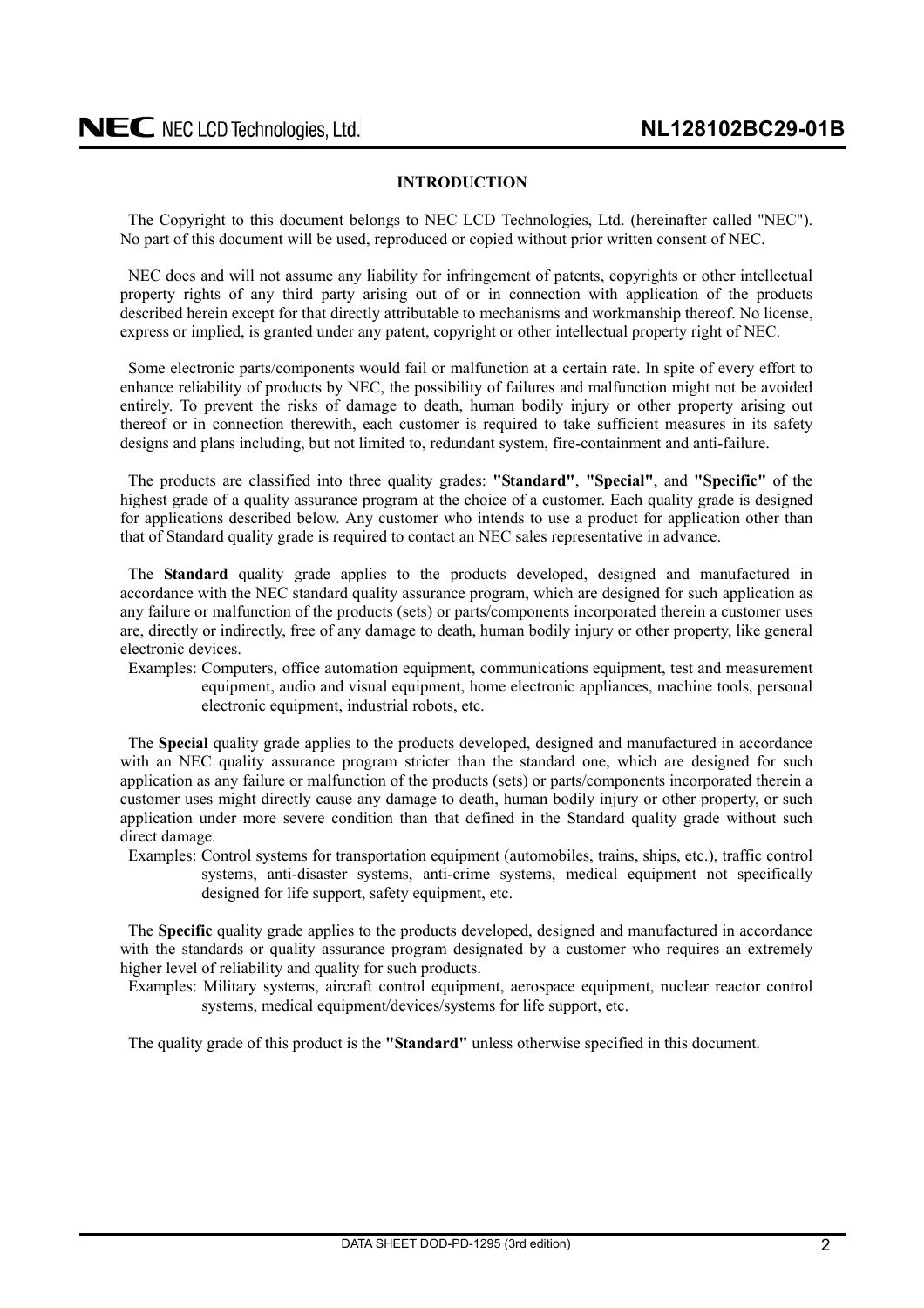### **CONTENTS**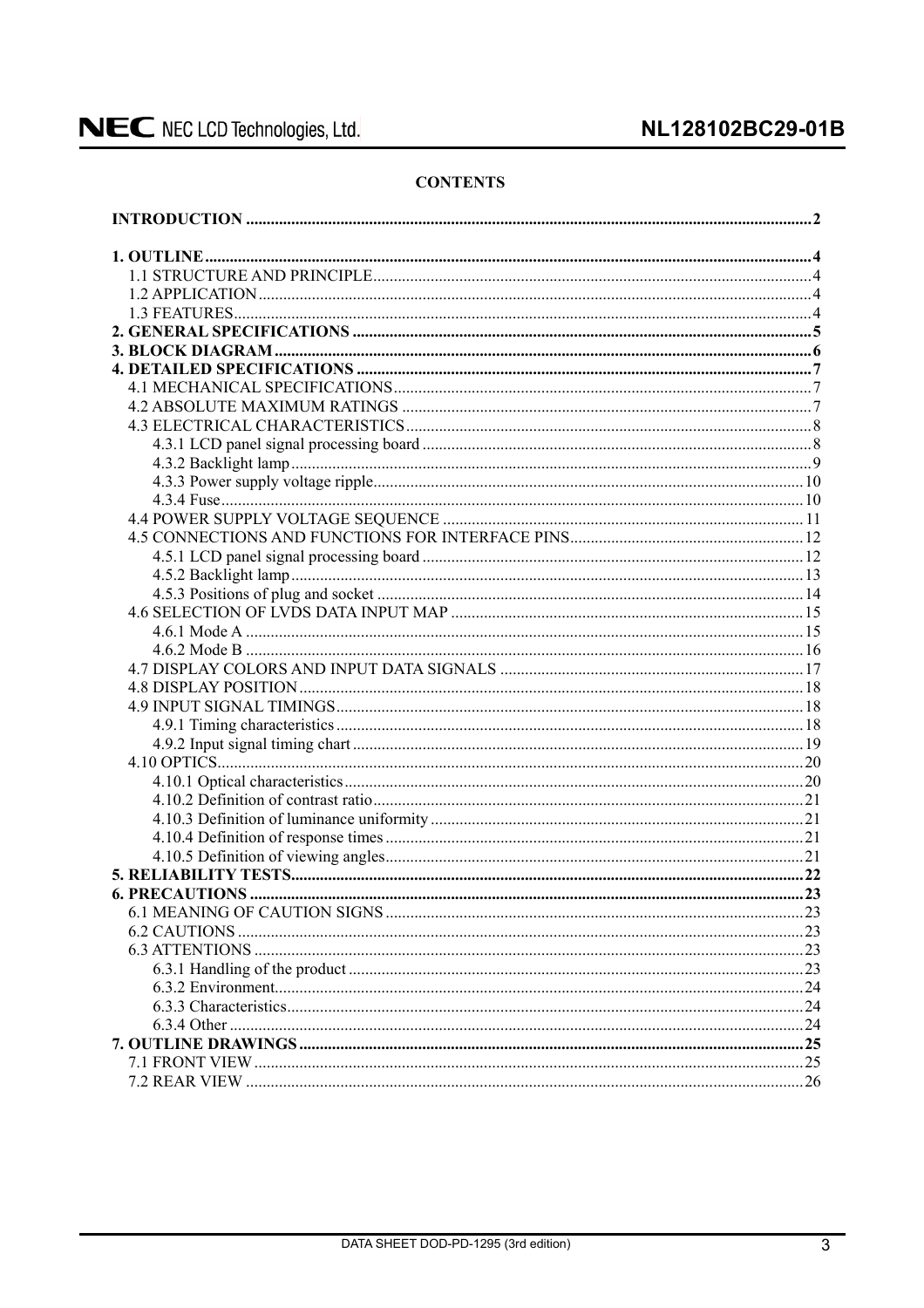### <span id="page-3-0"></span>**1. OUTLINE**

### <span id="page-3-1"></span>1.1 STRUCTURE AND PRINCIPLE

Color LCD module NL128102BC29-01B is composed of the amorphous silicon thin film transistor liquid crystal display (a-Si TFT LCD) panel structure with driver LSIs for driving the TFT (Thin Film Transistor) array and a backlight.

The a-Si TFT LCD panel structure is injected liquid crystal material into a narrow gap between the TFT array glass substrate and a monochrome-filter glass substrate.

Color (Red, Green, Blue) data signals from a host system (e.g. signal generator, etc.) are modulated into best form for active matrix system by a signal processing board, and sent to the driver LSIs which drive the individual TFT arrays.

The TFT array as an electro-optical switch regulates the amount of transmitted light from the backlight assembly, when it is controlled by data signals. Color images are created by regulating the amount of transmitted light through the TFT array of red, green and blue dots.

### <span id="page-3-2"></span>1.2 APPLICATION

• Monitor for PC

### <span id="page-3-3"></span>1.3 FEATURES

- Ultra-wide viewing angle (Adoption of Super-Advanced Super Fine TFT (SA-SFT))
- Wide color gamut
- $\bullet$  High contrast
- LVDS interface
- x Selectable LVDS data input map
- $\bullet$  Edge light type (without inverter)
- Acquisition product for UL60950-1/CSA-C22.2 No.60950-1-03 (File number: E170632)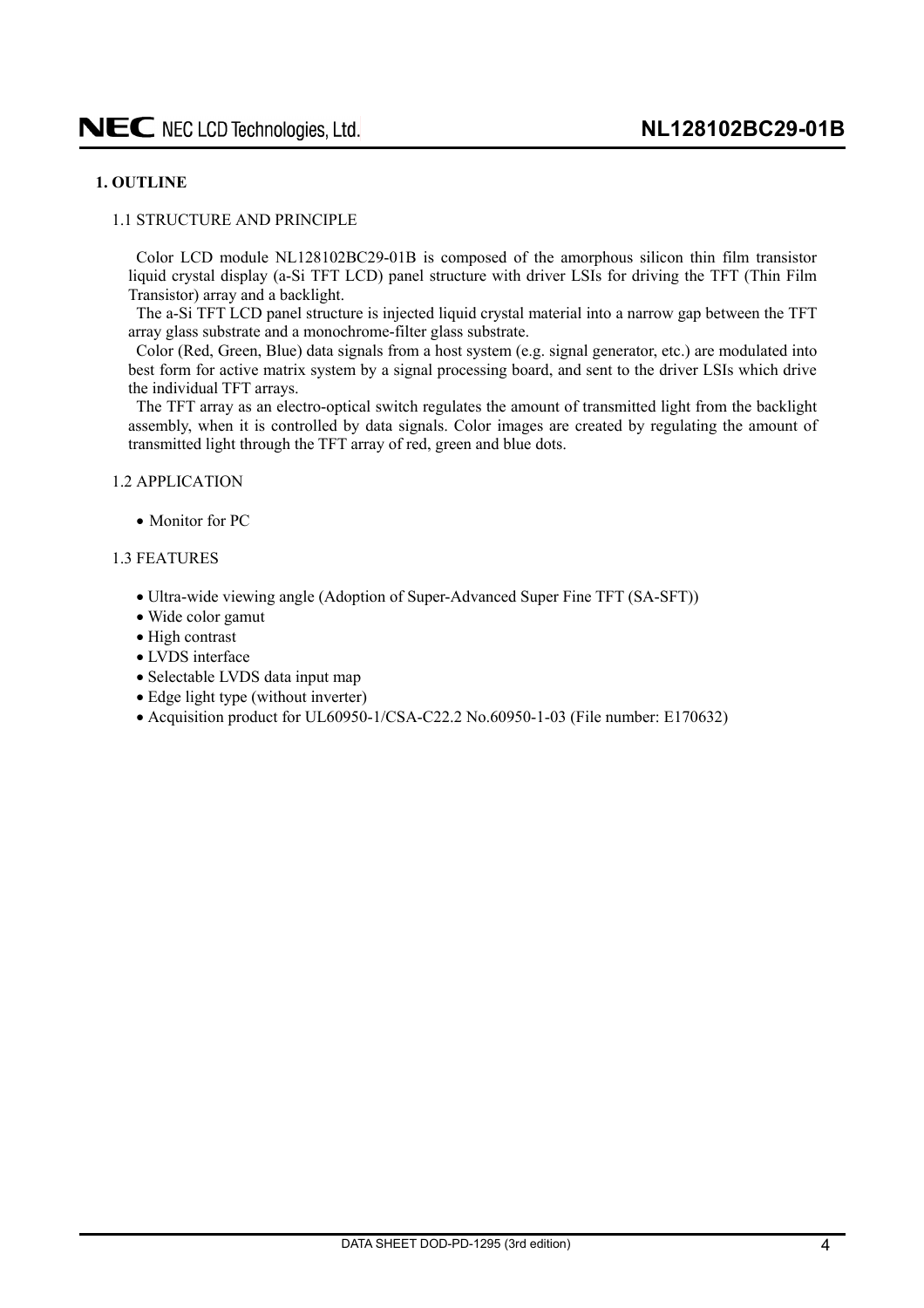### <span id="page-4-0"></span>**2. GENERAL SPECIFICATIONS**

| Display area                                                                                                                                                                                     | 376.32 (H) $\times$ 301.056 (V) mm                                                                                  |  |  |  |
|--------------------------------------------------------------------------------------------------------------------------------------------------------------------------------------------------|---------------------------------------------------------------------------------------------------------------------|--|--|--|
| Diagonal size of display                                                                                                                                                                         | 48cm (19.0 inches)                                                                                                  |  |  |  |
| Drive system                                                                                                                                                                                     | a-Si TFT active matrix                                                                                              |  |  |  |
| <b>Display color</b>                                                                                                                                                                             | 16,777,216 colors                                                                                                   |  |  |  |
| <b>Pixel</b><br>1,280 (H) $\times$ 1,024 (V) pixels                                                                                                                                              |                                                                                                                     |  |  |  |
| Pixel arrangement                                                                                                                                                                                | RGB (Red dot, Green dot, Blue dot) vertical stripe                                                                  |  |  |  |
| Dot pitch                                                                                                                                                                                        | $0.098$ (H) $\times$ 0.294 (V) mm                                                                                   |  |  |  |
| <b>Pixel pitch</b>                                                                                                                                                                               | $0.294$ (H) $\times$ 0.294 (V) mm                                                                                   |  |  |  |
| Module size                                                                                                                                                                                      | 404.2 (W) $\times$ 330.0 (H) $\times$ 22.0 (D) mm (typ.)                                                            |  |  |  |
| Weight                                                                                                                                                                                           | $2,900$ g (typ.)                                                                                                    |  |  |  |
| Contrast ratio                                                                                                                                                                                   | $450:1$ (typ.)                                                                                                      |  |  |  |
| At the contrast ratio $\geq 10$ :<br>• Horizontal: Right side 85° (typ.), Left side 85° (typ.)<br><b>Viewing angle</b><br>• Vertical: Up side $85^{\circ}$ (typ.), Down side $85^{\circ}$ (typ.) |                                                                                                                     |  |  |  |
| <b>Designed viewing direction</b><br>Viewing angle with optimum grayscale $(\gamma=2.2)$ : normal axis (Perpendicular)                                                                           |                                                                                                                     |  |  |  |
| Polarizer surface                                                                                                                                                                                | Antiglare                                                                                                           |  |  |  |
| <b>Polarizer pencil-hardness</b>                                                                                                                                                                 | 2H (min.) [by JIS K5400]                                                                                            |  |  |  |
| Color gamut                                                                                                                                                                                      | At LCD panel center<br>72 % (typ.) [against NTSC color space]                                                       |  |  |  |
| <b>Response time</b>                                                                                                                                                                             | Ton+Toff (10% $\leftarrow \rightarrow 90\%$ )<br>$20 \text{ ms (typ.)}$                                             |  |  |  |
| Luminance                                                                                                                                                                                        | $At IBL = 6.0 mArms / lamp$<br>280 cd/m <sup>2</sup> (typ.)                                                         |  |  |  |
| <b>Signal system</b>                                                                                                                                                                             | LVDS 2 port<br>[8bit digital signals for data of RGB colors, Dot clock (CLK),<br>Data enable (DE)]                  |  |  |  |
| Power supply voltage                                                                                                                                                                             | LCD panel signal processing board: 5.0V                                                                             |  |  |  |
| <b>Backlight</b>                                                                                                                                                                                 | Edge light type: 6 cold cathode fluorescent lamps (without inverter)                                                |  |  |  |
| <b>Power consumption</b>                                                                                                                                                                         | At IBL=6.0mArms / lamp, Checkered flag pattern<br>26.8 W (typ., Power dissipation of the inverter is not included.) |  |  |  |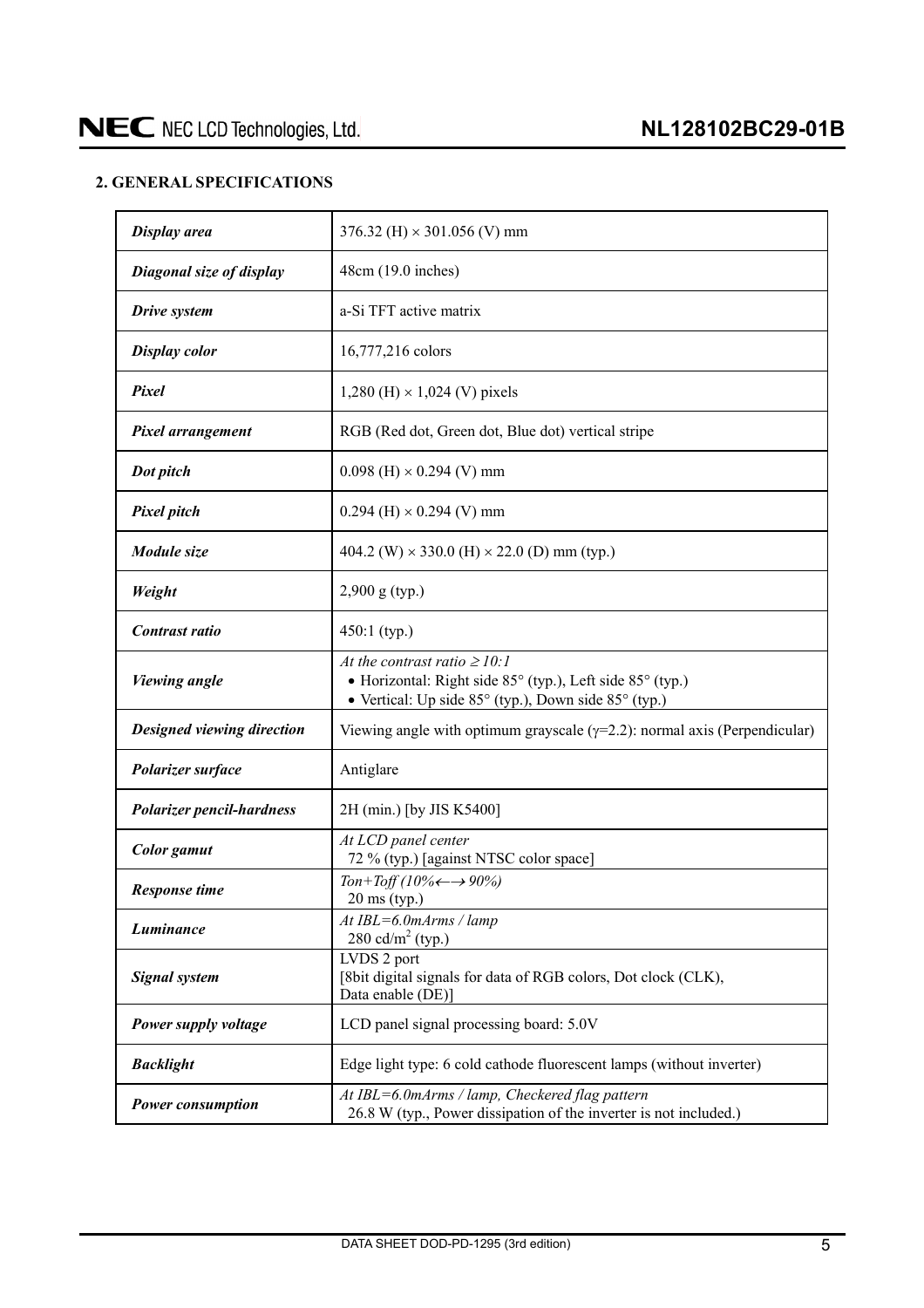<span id="page-5-0"></span>



Note1: Connections between GND (Signal ground), FG (Frame ground) and VBLC (Lamp low voltage terminal) in the LCD module

| GND - FG   | Connected     |
|------------|---------------|
| GND - VBLC | Not connected |
| FG - VBLC  | Not connected |
|            | .             |

Note2: GND and FG must be connected to customer equipment's ground, and it is recommended that GND, FG and customer inverter ground are connected together in customer equipment.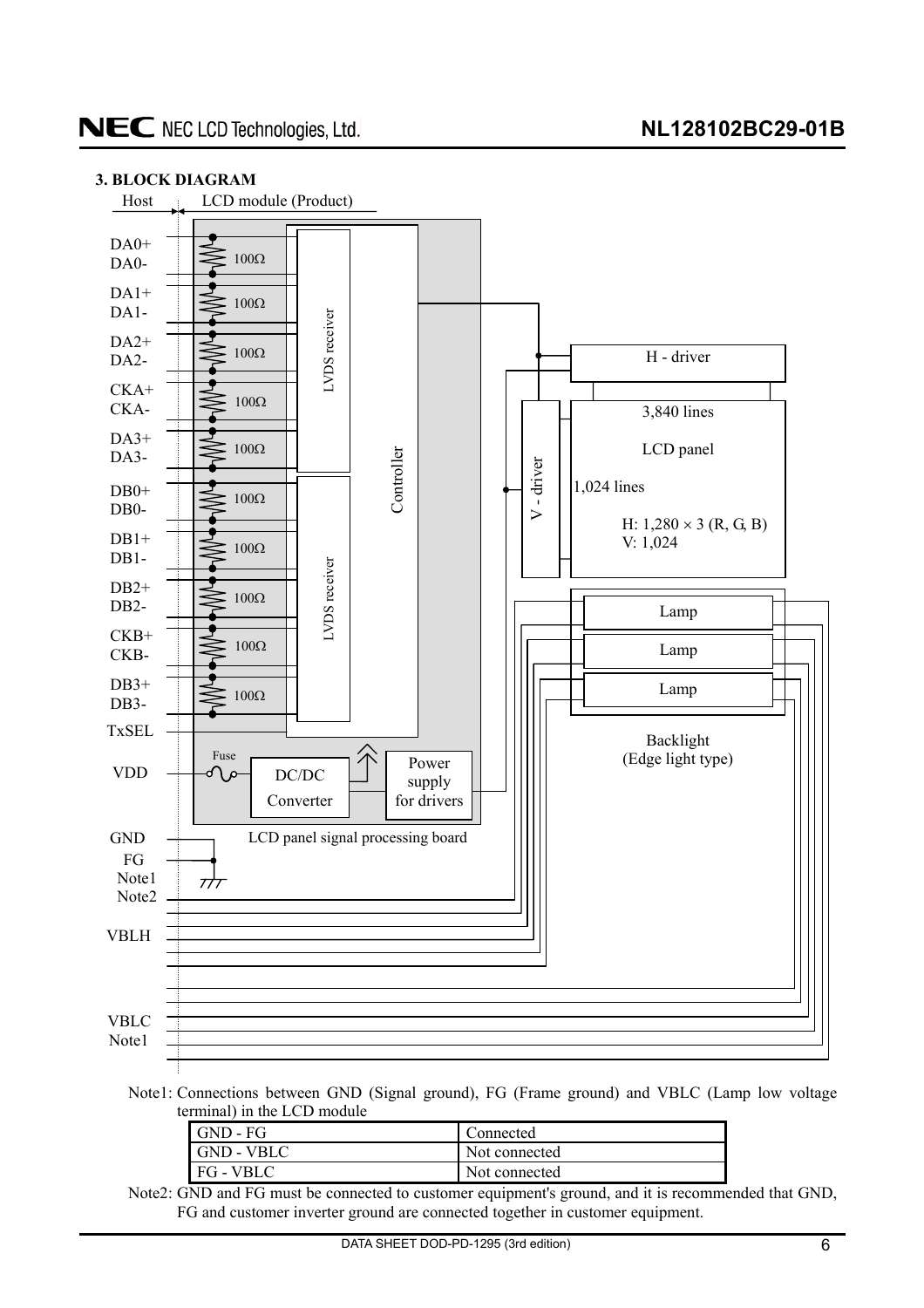### <span id="page-6-0"></span>**4. DETAILED SPECIFICATIONS**

### <span id="page-6-1"></span>4.1 MECHANICAL SPECIFICATIONS

| Parameter    | Specification                                                                         | Unit              |    |
|--------------|---------------------------------------------------------------------------------------|-------------------|----|
| Module size  | $404.2 \pm 0.5$ (W) $\times$ 330.0 $\pm$ 0.5 (H) $\times$ 22.0 $\pm$ 0.3 (D)<br>Note1 | Note <sub>2</sub> | mm |
| Display area | 376.32 (H) $\times$ 301.056 (V)<br>Note <sub>2</sub>                                  |                   | mm |
| Weight       | $2,900$ (typ.), $3,100$ (max.)                                                        |                   | g  |

Note1: Excluding lamp cable, cable clamp and projections.

Note2: See "**7. OUTLINE DRAWINGS**".

### <span id="page-6-2"></span>4.2 ABSOLUTE MAXIMUM RATINGS

| Parameter                              |                                        |                          |                | Rating                         | Unit                   | Remarks                    |
|----------------------------------------|----------------------------------------|--------------------------|----------------|--------------------------------|------------------------|----------------------------|
| Power supply                           | LCD panel signal processing board      |                          | <b>VDD</b>     | $-0.3$ to $+6.0$               | V                      | $Ta = 25^{\circ}C$         |
| voltage                                |                                        | Lamp voltage             | <b>VBLH</b>    | 2,000                          | <b>Vrms</b>            |                            |
| Input voltage                          |                                        | Display signals<br>Note1 | <b>VD</b>      |                                | V                      | $Ta = 25^{\circ}C$         |
| for signals                            |                                        | Function signal<br>Note2 | <b>VF</b>      | $-0.3$ to $+2.8$               | V                      | $VDD = 5.0V$               |
|                                        | Storage temperature                    | <b>Tst</b>               | $-20$ to $+60$ | $\rm ^{\circ}C$                |                        |                            |
| Operating temperature                  |                                        | Front surface            | TopF           | 0 to $+55$                     | $\rm ^{\circ}C$        | Note3                      |
|                                        |                                        | Rear surface             | TopR           | $0$ to $+60$                   | $\rm ^{\circ}C$        | Note4                      |
|                                        |                                        |                          | $\leq$ 95      | $\frac{0}{0}$                  | Ta $\leq 40^{\circ}$ C |                            |
|                                        | Relative humidity<br>Note <sub>5</sub> |                          | R <sub>H</sub> | $\leq 85$                      | $\frac{0}{0}$          | $40 < Ta \leq 50^{\circ}C$ |
|                                        |                                        |                          |                | $\leq 70$                      | $\frac{0}{0}$          | $50 < Ta \leq 55^{\circ}C$ |
| Absolute humidity<br>Note <sub>5</sub> |                                        |                          | AH             | $\leq 73$<br>Note <sub>6</sub> | $g/m^3$                | $Ta > 55^{\circ}C$         |
| Operating altitude                     |                                        |                          |                | $\leq 4,850$                   | m                      | $0^{\circ}$ C≤ Ta ≤ 55°C   |
| Storage altitude                       |                                        |                          |                | $\leq 13,600$                  | m                      | -20°C $\le$ Ta $\le$ 60°C  |

Note1: Display signals are DA0+/-, DA1+/-, DA2+/-, DA3+/-, CKA+/-, DB0+/-, DB1+/-, DB2+/-, DB3+/-,  $CKB+/-$ 

Note2: Function signal is TxSEL.

Note3: Measured at center of LCD panel surface (including self-heat)

Note4: Measured at center of LCD module's rear shield surface (including self-heat)

Note5: No condensation

Note6: Water amount at Ta = 55°C and RH = 70%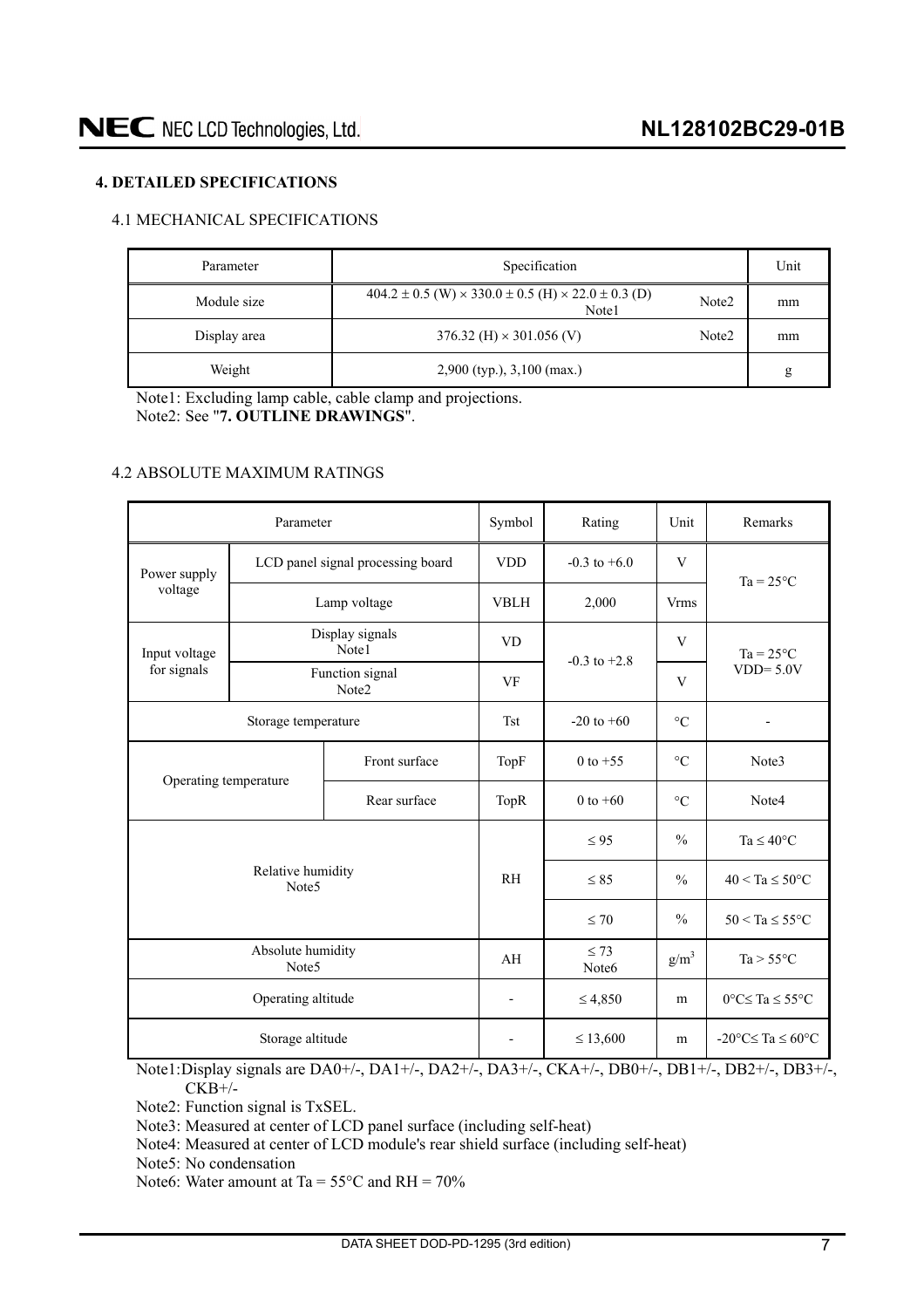### <span id="page-7-0"></span>4.3 ELECTRICAL CHARACTERISTICS

### <span id="page-7-1"></span>4.3.1 LCD panel signal processing board

|                                |      |            |        |                     |                            |         | $(Ta = 25^{\circ}C)$  |
|--------------------------------|------|------------|--------|---------------------|----------------------------|---------|-----------------------|
| Parameter                      |      | Symbol     | min.   | typ.                | max.                       | Unit    | Remarks               |
| Power supply voltage           |      | <b>VDD</b> | 4.5    | 5.0                 | 5.5                        | V       |                       |
| Power supply current           |      | IDD        |        | 680<br>Note1        | 1,400<br>Note <sub>2</sub> | mA      | at $VDD = 5.0V$       |
| Permissible ripple voltage     |      | <b>VRP</b> |        |                     | 100                        | $mVp-p$ | for VDD               |
| Differential input threshold   | High | <b>VTH</b> |        |                     | $+100$                     | mV      | at $VCM = 1.2V$       |
| voltage for LVDS receiver      | Low  | <b>VTL</b> | $-100$ |                     | $\blacksquare$             | mV      | Note3                 |
| Terminating resistance         |      | <b>RT</b>  |        | 100                 |                            | Ω       |                       |
| Input voltage for TxSEL        | High | <b>VFH</b> |        | Keep this pin open. |                            |         |                       |
| signal                         | Low  | <b>VFL</b> |        |                     | 0.5                        | V       | <b>TxSEL</b><br>Note4 |
| Input current for TxSEL signal |      | IFL        | $-80$  |                     | $-35$                      | μA      |                       |

Note1: Checkered flag pattern [by EIAJ ED-2522]

Note2: Pattern for maximum current

Note3: Common mode voltage for LVDS receiver

Note4: TxSEL is pulled-up in the product. (Pull-up resistance:  $50 \text{k}\Omega$ )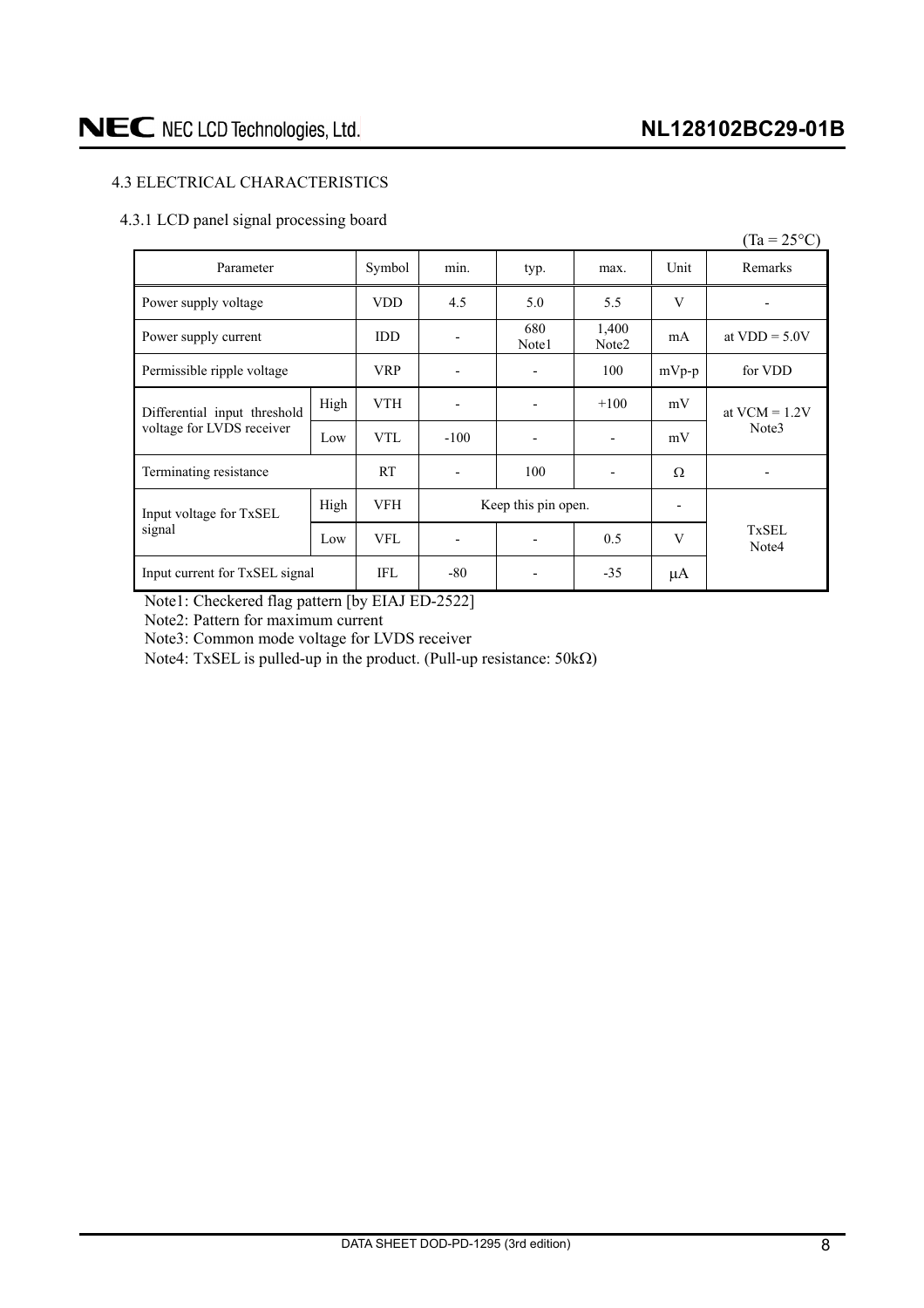<span id="page-8-0"></span>4.3.2 Backlight lamp

|                            |        |       |      |                          |             | $(Ta=25\text{°C}, Note1)$                                      |
|----------------------------|--------|-------|------|--------------------------|-------------|----------------------------------------------------------------|
| Parameter                  | Symbol | min.  | typ. | max.                     | Unit        | Remarks                                                        |
| Lamp current               | IBL    | 3.5   | 6.0  | 7.0                      | mArms       | at IBL $=6.0$ m $\Delta$ rms:<br>280cd/m <sup>2</sup><br>Note3 |
| Lamp voltage               | VBLH   |       | 650  |                          | <b>Vrms</b> | Note2, Note3                                                   |
| Lamp starting voltage      | VS     | 1,350 | ۰    | $\overline{\phantom{a}}$ | <b>Vrms</b> | $Ta = 25^{\circ}C$<br>Note2, Note3                             |
|                            |        | 1,550 |      | $\overline{\phantom{a}}$ | Vrms        | $Ta = 0^{\circ}C$<br>Note2, Note3                              |
| Lamp oscillation frequency | FO     | 40    | 48   | 55                       | kHz         | Note4                                                          |

Note1: This product consists of 6 backlight lamps, and these specifications are for each lamp.

- Note2: The lamp voltage cycle between lamps should be kept on a same phase. "VS" and "VBLH" are the voltage value between low voltage side (Cold) and high voltage side (Hot).
- Note3: The asymmetric ratio of working waveform for lamps (Power supply voltage peak ratio, power supply current peak ratio and waveform space ratio) should be less than 5 % (See the following figure.). If the waveform is asymmetric, DC (Direct current) element apply into the lamp. In this case, a lamp lifetime may be shortened, because a distribution of a lamp enclosure substance inclines toward one side between low voltage terminal (Cold terminal) and high voltage terminal (Hot terminal). When designing the inverter, evaluate asymmetric of lamp working waveform sufficiently.



Pa: Supply voltage/current peak for positive, Pb: Supply voltage/current peak for negative Sa: Waveform space for positive part, Sb: Waveform space for negative part

Note4: In case "FO" is not the recommended value, beat noise may display on the screen, because of interference between "FO" and "1/th". Recommended value of "FO" is as following.

$$
FO = \frac{1}{4} \times \frac{1}{th} \times (2n-1)
$$

- th: Horizontal cycle (See "**4.9.1 Timing characteristics**".)
- n: Natural number  $(1, 2, 3 \dots)$
- Note5: Method of lamp cable installation may invite fluctuation of lamp current and voltage or asymmetric of lamp working waveform. When designing method of lamp cable installation, evaluate the fluctuation of lamp current, voltage and working waveform sufficiently.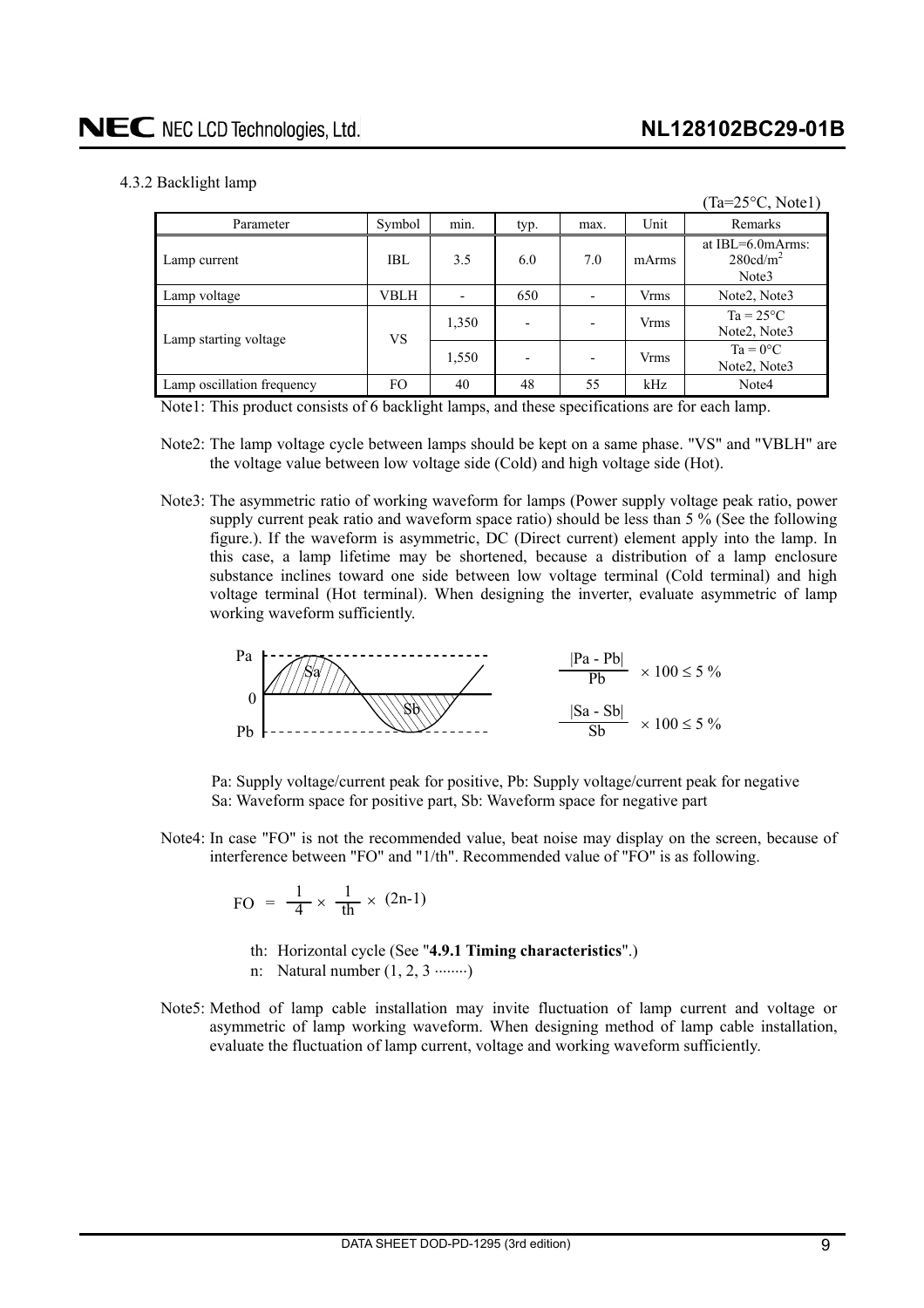### <span id="page-9-0"></span>4.3.3 Power supply voltage ripple

This product works, even if the ripple voltage levels are beyond the permissible values as following the table, but there might be noise on the display image.

| Power supply voltage |      | Ripple voltage<br>Note1<br>(Measure at input terminal of power supply) | Unit    |
|----------------------|------|------------------------------------------------------------------------|---------|
| VDD                  | 5.0V | $\leq 100$                                                             | $mVp-p$ |

Note1: The permissible ripple voltage includes spike noise.

#### <span id="page-9-1"></span>4.3.4 Fuse

| Parameter |             | Fuse                      | Rating | Fusing current | Remarks |
|-----------|-------------|---------------------------|--------|----------------|---------|
|           | Type        | Supplier                  |        |                |         |
| VDD       | KAB2402 402 | Matsuo Electric Co., Ltd. | 4.0 A  | 8 A.           | Note1   |
|           |             |                           | 24 V   | lmin. max.     |         |

Note1: The power supply capacity should be more than the fusing current. If it is less than the fusing current, the fuse may not blow in a short time, and then nasty smell, smoke and so on may occur.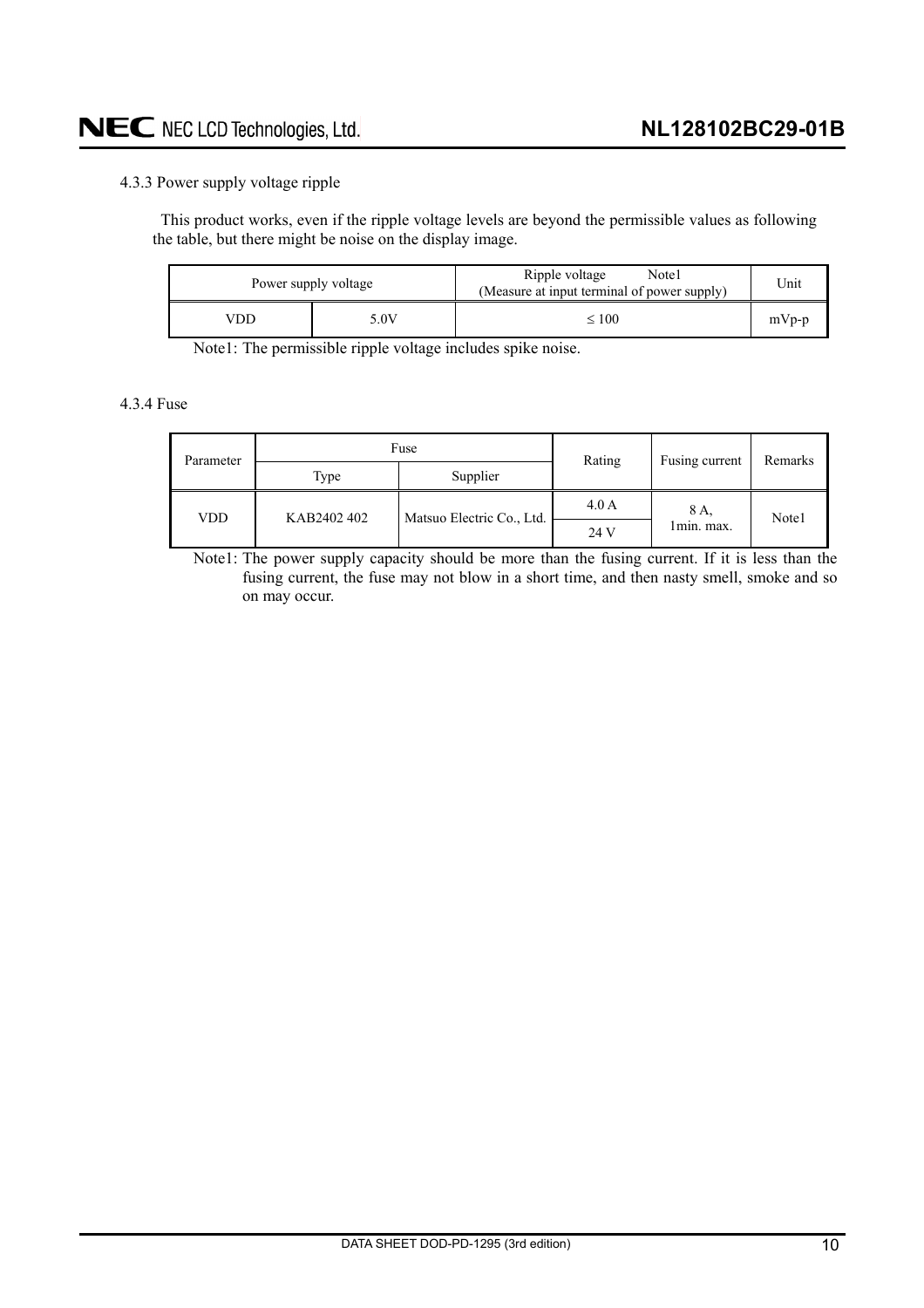☆

☆

### 4.4 POWER SUPPLY VOLTAGE SEQUENCE



 $*$  These signals should be measured at the terminal of 100 $\Omega$  resistance.

- Note1: In terms of voltage variation (voltage drop) while VDD rising edge is below 4.5V, a protection circuit may work, and then this product may not work.
- Note2: Display signals (DA0+/-, DA1+/-, DA2+/-, DA3+/-, CKA+/-, DB0+/-, DB1+/-, DB2+/-, DB3+/-, CKB+/-) and TxSEL signal must be "0" voltage, exclude the VALID period (See above sequence diagram). If these signals are higher than 0.3V, the internal circuit is damaged. If some of display and function signals of this product are cut while this product is working,

even if the signal input to it once again, it might not work normally. VDD should be cut when the display and function signals are stopped.

Note3: The backlight should be turned on within the valid period of display and function signals, in  $\mathcal{R}$ order to avoid unstable data display.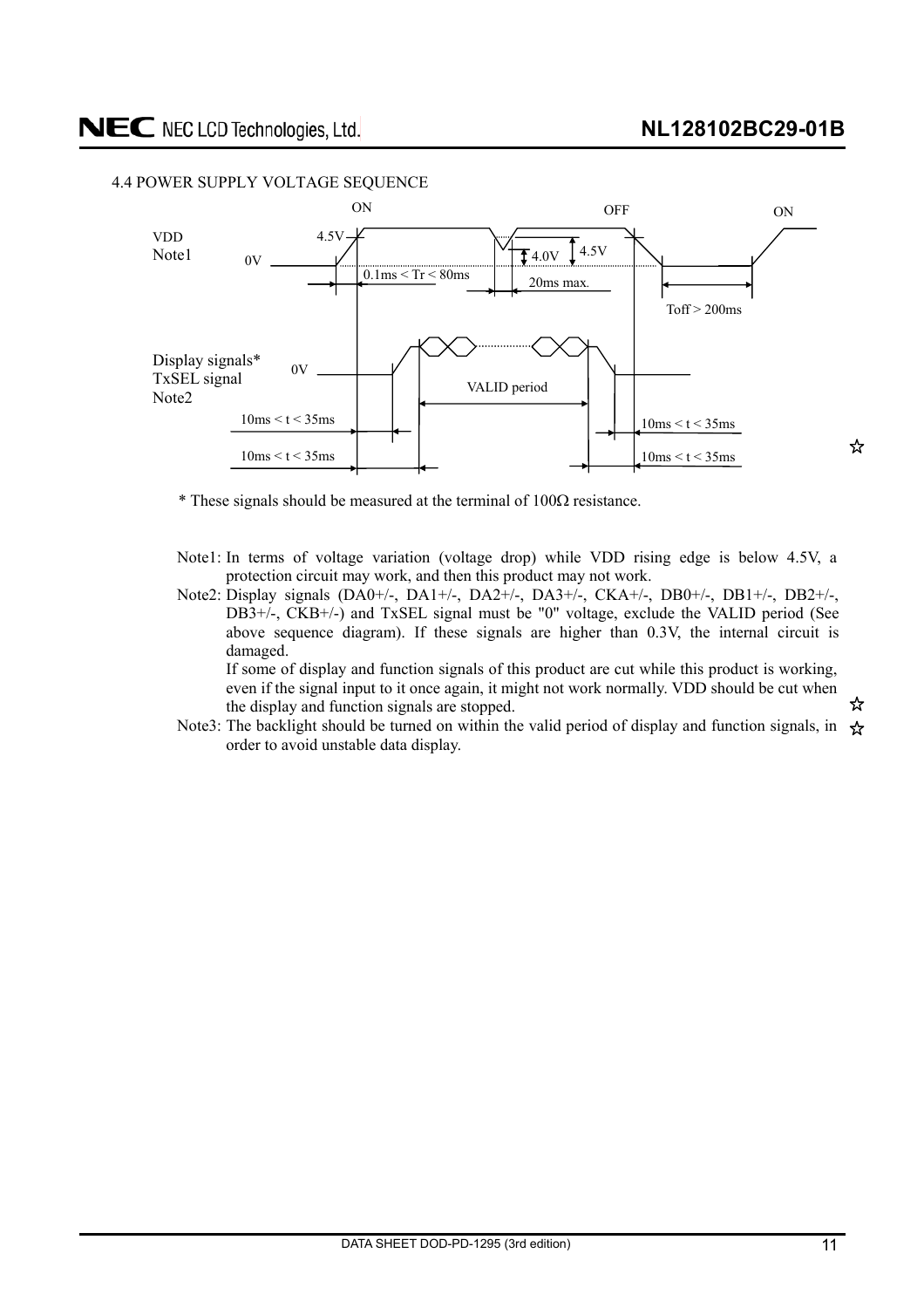### <span id="page-11-0"></span>4.5 CONNECTIONS AND FUNCTIONS FOR INTERFACE PINS

### <span id="page-11-1"></span>4.5.1 LCD panel signal processing board

#### CN1 socket (LCD module side): FI-X30SSL-HF (Japan Aviation Electronics Industry Limited (JAE)) FI-X30C series/ FI-X30H series/ FI-X30M series<br>(Japan Aviation Electronics Industry Limited (IAE)  $\overline{\text{mics}}$  Industry Limited (LAE))

| Pin No.         | Symbol            | Signal                           | Remarks                                        |  |  |
|-----------------|-------------------|----------------------------------|------------------------------------------------|--|--|
|                 | DA0-              | Odd pixel data 0                 | Note1                                          |  |  |
| $\overline{2}$  | $DA0+$            |                                  |                                                |  |  |
| 3               | DA1-              | Odd pixel data 1                 | Note1                                          |  |  |
| $\overline{4}$  | $DA1+$            |                                  |                                                |  |  |
| 5               | DA <sub>2</sub> - | Odd pixel data 2                 | Note1                                          |  |  |
| 6               | $DA2+$            |                                  |                                                |  |  |
| 7               | <b>GND</b>        | Ground                           | Note2                                          |  |  |
| 8               | CKA-              | Odd pixel clock                  | Note1                                          |  |  |
| 9               | $CKA+$            |                                  |                                                |  |  |
| 10              | DA3-              | Odd pixel data 3                 | Note1                                          |  |  |
| 11              | $DA3+$            |                                  |                                                |  |  |
| 12              | DB0-              | Even pixel data 0                | Note1                                          |  |  |
| 13              | $DB0+$            |                                  |                                                |  |  |
| 14              | <b>GND</b>        | Ground                           | Note2                                          |  |  |
| 15              | $DB1-$            | Even pixel data 1                | Note1                                          |  |  |
| 16              | $DB1+$            |                                  |                                                |  |  |
| 17              | <b>GND</b>        | Ground                           | Note2                                          |  |  |
| 18              | DB <sub>2</sub> - | Even pixel data 2                | Note1                                          |  |  |
| 19              | $DB2+$            |                                  |                                                |  |  |
| 20              | CKB-              | Even pixel clock                 | Note1                                          |  |  |
| 21              | $CKB+$            |                                  |                                                |  |  |
| 22              | DB3-              | Even pixel data 3                | Note1                                          |  |  |
| 23              | $DB3+$            |                                  |                                                |  |  |
| 24              | <b>GND</b>        | Ground                           | Note2                                          |  |  |
| 25              | <b>TxSEL</b>      | Selection of LVDS data input map | Open: Mode A<br>Mode B<br>Note3, Note4<br>Low: |  |  |
| 26              | RSVD1             |                                  | Keep this pin Open.                            |  |  |
| $\overline{27}$ | N.C.              |                                  | Keep this pin Open.                            |  |  |
| 28              |                   |                                  |                                                |  |  |
| 29              | <b>VDD</b>        | Power supply                     | Note2                                          |  |  |
| $\overline{30}$ |                   |                                  |                                                |  |  |

Note1: Twist pair wires with  $100\Omega$  (Characteristic impedance) should be used between LCD panel signal processing board and LVDS transmitter.

- Note2: All GND and VDD terminals should be used without any non-connected lines.
- Note3: TxSEL is pulled-up in the product. (Pull-up resistance:  $50 \text{k}\Omega$ )

Note4: See "**4.6 SELECTION OF LVDS DATA INPUT MAP**".

☆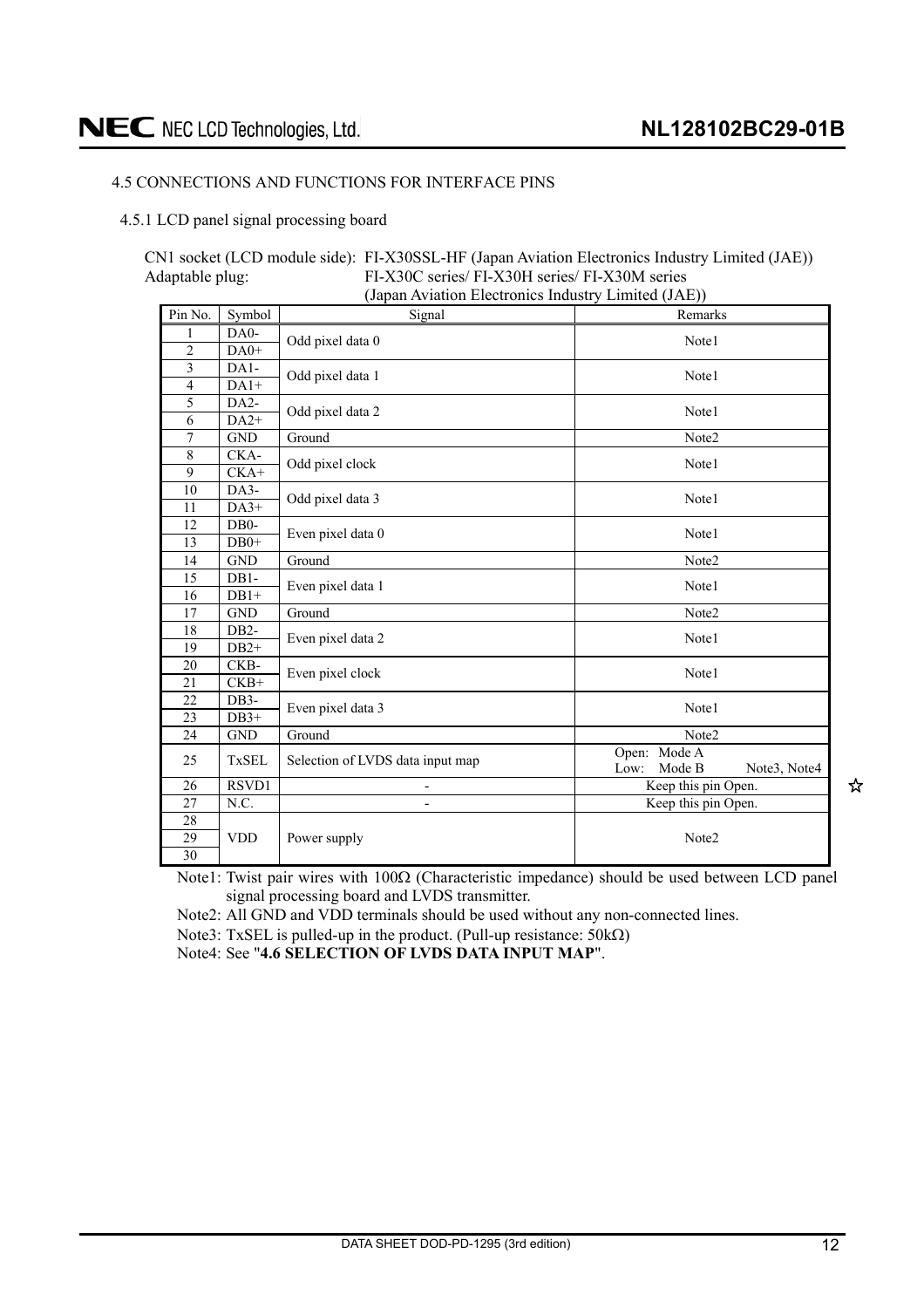### <span id="page-12-0"></span>4.5.2 Backlight lamp

### **Attention: VBLH and VBLC must be connected correctly. Wrong connections will cause electric shock and also break down of the product.**

CN201 plug (LCD module side): BHSR-02VS-1 (J.S.T Mfg. Co., Ltd.) Adaptable socket: SM02B-BHSS-1-TB(LF)(SN) (J.S.T Mfg. Co., Ltd.)  $SMORE$ -BHSS-1-TB ( $\overrightarrow{S}$  T Mfg. Co., Ltd.)

|         | $5102D - D1153 - 1 - 1 D$ ( <i>J.S.I MIIg. CO., LIG.</i> ) |                    |                   |  |  |  |  |
|---------|------------------------------------------------------------|--------------------|-------------------|--|--|--|--|
| Pin No. | Symbol                                                     | Signal             | Remarks           |  |  |  |  |
|         | VBLH                                                       | High voltage (Hot) | Cable color: Pink |  |  |  |  |
|         | √BLC                                                       | Low voltage (Cold) | Cable color: Gray |  |  |  |  |

CN202 plug (LCD module side): BHSR-02VS-1 (J.S.T Mfg. Co., Ltd.) Adaptable socket: SM02B-BHSS-1-TB(LF)(SN) (J.S.T Mfg. Co., Ltd.)  $SM02B-BHSS-1-TB (J.S.T Mfg. Co. Ltd.)$ 

| Pin No. | Symbol | Signal             | Remarks            |
|---------|--------|--------------------|--------------------|
|         | VBLH   | High voltage (Hot) | Cable color: White |
| -       | VBLC   | Low voltage (Cold) | Cable color: Gray  |

CN203 plug (LCD module side): BHSR-02VS-1 (J.S.T Mfg. Co., Ltd.)

Adaptable socket: SM02B-BHSS-1-TB(LF)(SN) (J.S.T Mfg. Co., Ltd.)  $SMO2B-BHSS-1-TB(1S)$  Mfg. Co., Ltd.)

|         |        | $0.01022$ $0.00100$ $1.10$ $0.001$ $0.011$ , $0.001$ |                   |
|---------|--------|------------------------------------------------------|-------------------|
| Pin No. | Symbol | Signal                                               | Remarks           |
|         | VBLH   | High voltage (Hot)                                   | Cable color: Red  |
|         | VBLC   | Low voltage (Cold)                                   | Cable color: Gray |

CN204 plug (LCD module side): BHSR-02VS-1 (J.S.T Mfg. Co., Ltd.)

Adaptable socket: SM02B-BHSS-1-TB(LF)(SN) (J.S.T Mfg. Co., Ltd.)  $SM02B-BHSS-1-TB (JST Mfg) Co.$  Ltd.)

| Pin No. | Symbol | Signal             | Remarks           |
|---------|--------|--------------------|-------------------|
|         | VBLH   | High voltage (Hot) | Cable color: Pink |
|         | VBLC   | Low voltage (Cold) | Cable color: Gray |

CN205 plug (LCD module side): BHSR-02VS-1 (J.S.T Mfg. Co., Ltd.) Adaptable socket: SM02B-BHSS-1-TB(LF)(SN) (J.S.T Mfg. Co., Ltd.)  $SMO2B-BHSS-1-TR$  ( $I\overset{\frown}{S}T$  Mfg. Co., Ltd.)

|         | $0.8102$ D-D1100-1-1D (0.0.1 IVIIg. CO., Ltd.) |                    |                    |  |  |  |  |  |  |  |
|---------|------------------------------------------------|--------------------|--------------------|--|--|--|--|--|--|--|
| Pin No. | Symbol                                         | Signal             | Remarks            |  |  |  |  |  |  |  |
|         | VBLH                                           | High voltage (Hot) | Cable color: White |  |  |  |  |  |  |  |
|         | VBLC                                           | Low voltage (Cold) | Cable color: Gray  |  |  |  |  |  |  |  |

CN206 plug (LCD module side): BHSR-02VS-1 (J.S.T Mfg. Co., Ltd.)

Adaptable socket: SM02B-BHSS-1-TB(LF)(SN) (J.S.T Mfg. Co., Ltd.) SM02B-BHSS-1-TB (J.S.T Mfg. Co., Ltd.)

| Pin No. | Svmbol | Signal             | Remarks           |
|---------|--------|--------------------|-------------------|
|         | VBLH   | High voltage (Hot) | Cable color: Red  |
| -       | VBLC   | Low voltage (Cold) | Cable color: Gray |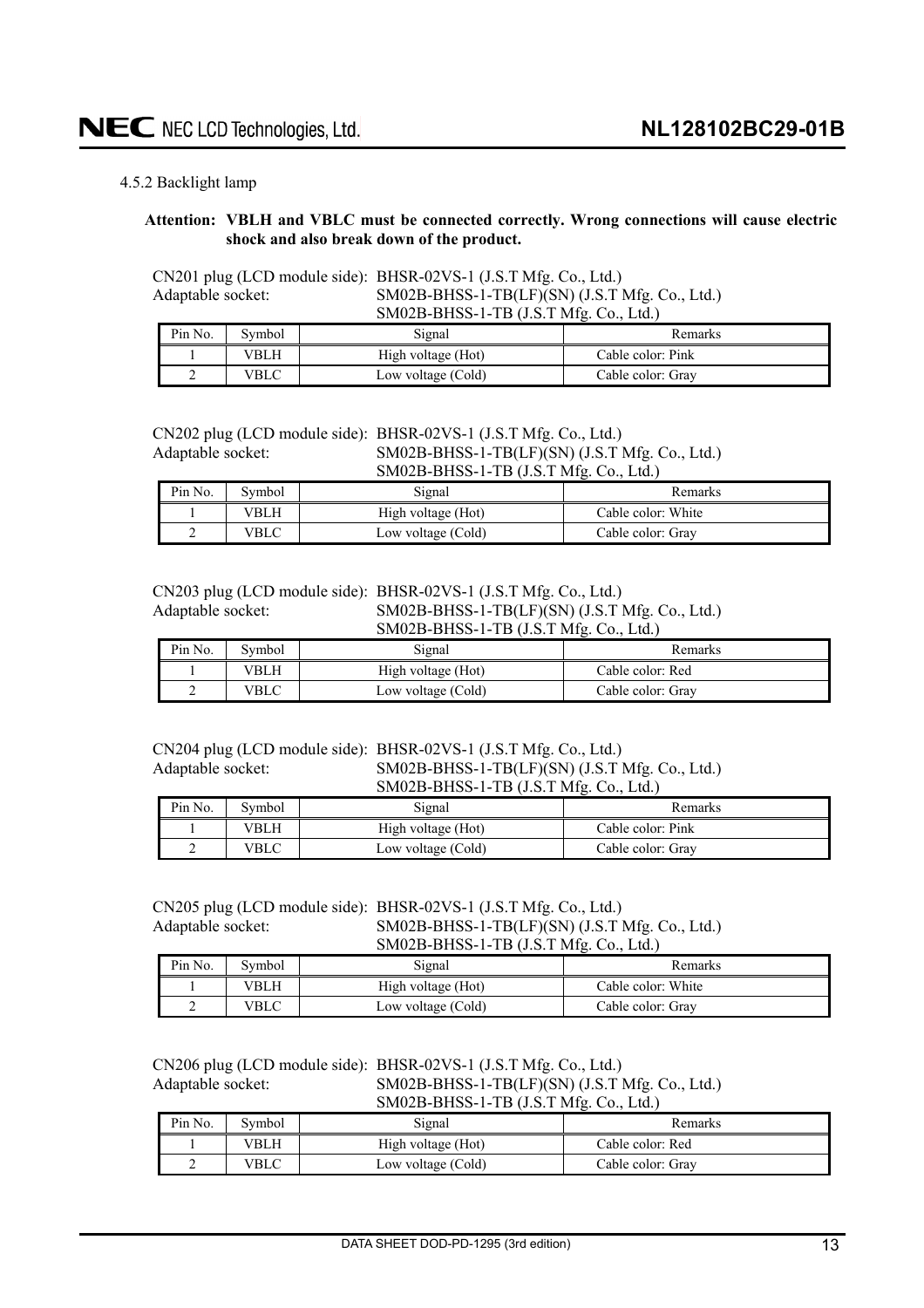<span id="page-13-0"></span>4.5.3 Positions of plug and socket

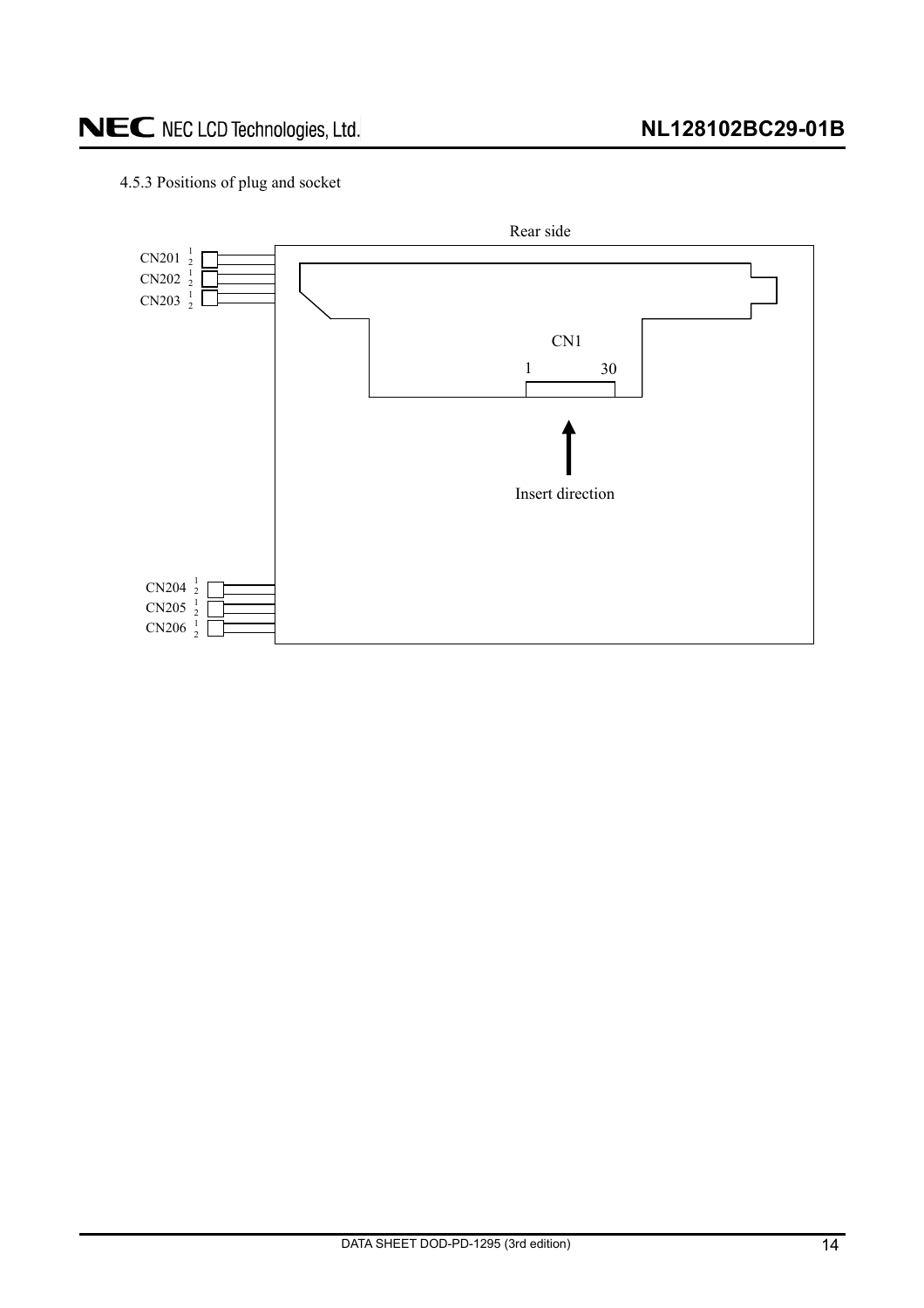### **NL128102BC29-01B**

# NEC NEC LCD Technologies, Ltd.

### <span id="page-14-0"></span>4.6 SELECTION OF LVDS DATA INPUT MAP

### <span id="page-14-1"></span>4.6.1 Mode A

|                                   |            |                 |               | Transmitter    |                  |     |                               |               |     |                 |  |  |  |
|-----------------------------------|------------|-----------------|---------------|----------------|------------------|-----|-------------------------------|---------------|-----|-----------------|--|--|--|
|                                   | Input data | Note1           |               | Pin            |                  |     | DS90CF383, C385 or equivalent |               |     | CN <sub>1</sub> |  |  |  |
|                                   |            | RA0             | $\rightarrow$ |                | 51 TXIN0         |     |                               | Note2         | Pin | Symbol          |  |  |  |
|                                   |            | RA1             | $\rightarrow$ | 52             | TXIN1            |     | $TA1-$                        | $\rightarrow$ |     | 1 DA0-          |  |  |  |
|                                   |            | RA2             | $\rightarrow$ |                | 54 TXIN2         |     | $TA1+$                        | $\rightarrow$ |     | $2$ DA0+        |  |  |  |
|                                   |            | RA3             | →             |                | <b>55 TXIN3</b>  |     |                               |               |     |                 |  |  |  |
|                                   |            | RA4             |               |                | <b>56 TXIN4</b>  |     | TB1-                          |               |     | 3 DA1-          |  |  |  |
|                                   |            |                 | →             |                |                  |     |                               | →             |     |                 |  |  |  |
|                                   |            | RA5             | $\rightarrow$ |                | 3 TXIN6          |     | $TB1+$                        | $\rightarrow$ |     | $4$ DA1+        |  |  |  |
|                                   |            | GA0             | →             |                | 4 TXIN7          |     |                               |               |     |                 |  |  |  |
|                                   |            | GA1             | →             |                | 6 TXIN8          |     | $TC1-$                        | $\rightarrow$ |     | 5 DA2-          |  |  |  |
|                                   |            | GA2             | $\rightarrow$ | $\overline{7}$ | TXIN9            |     | $TC1+$                        | $\rightarrow$ |     | $6$ DA2+        |  |  |  |
|                                   |            | G A3            | →             |                | 11 TXIN12        |     |                               |               |     | 7 GND           |  |  |  |
|                                   |            | GA4             | →             |                | 12 TXIN13        |     | TCLK1-                        | $\rightarrow$ |     | 8 CKA-          |  |  |  |
|                                   |            | GAS             | $\rightarrow$ |                | 14 TXIN14        |     | TCLK1+                        | $\rightarrow$ |     | $9$ CKA+        |  |  |  |
|                                   |            | BA0             | $\rightarrow$ |                | 15 TXIN15        |     |                               |               |     |                 |  |  |  |
|                                   |            | BA1             | →             |                | 19 TXIN18        |     | $TD1-$                        | $\rightarrow$ |     | 10 DA3-         |  |  |  |
|                                   |            | BA2             | →             |                | 20 TXIN19        | 1st | $TD1+$                        | $\rightarrow$ |     | $11$ DA3+       |  |  |  |
|                                   |            | BA3             | $\rightarrow$ |                | 22 TXIN20        |     |                               |               |     |                 |  |  |  |
|                                   |            | BA4             | →             |                | 23 TXIN21        |     |                               |               |     |                 |  |  |  |
|                                   |            | BA5             | →             |                | 24 TXIN22        |     |                               |               |     |                 |  |  |  |
|                                   |            | Note3 RSVD      | $\rightarrow$ |                | 27 TXIN24        |     |                               |               |     |                 |  |  |  |
| Odd pixel data and control signal |            | Note3 RSVD      | →             |                | <b>28 TXIN25</b> |     |                               |               |     |                 |  |  |  |
|                                   |            | DE              |               |                | 30 TXIN26        |     |                               |               |     |                 |  |  |  |
|                                   |            | RA6             | →             |                | 50 TXIN27        |     |                               |               |     |                 |  |  |  |
|                                   |            |                 | $\rightarrow$ |                |                  |     |                               |               |     |                 |  |  |  |
|                                   |            | RA7             | →             |                | 2 TXIN5          |     |                               |               |     |                 |  |  |  |
|                                   |            | GA6             | →             |                | 8 TXIN10         |     |                               |               |     |                 |  |  |  |
|                                   |            | GA7             | $\rightarrow$ |                | 10 TXIN11        |     |                               |               |     |                 |  |  |  |
|                                   |            | BA6             | →             |                | <b>16 TXIN16</b> |     |                               |               |     |                 |  |  |  |
|                                   |            | BA7             | →             |                | 18 TXIN17        |     |                               |               |     |                 |  |  |  |
|                                   |            | Note3 RSVD      | $\rightarrow$ |                | 25 TXIN23        |     |                               |               |     |                 |  |  |  |
|                                   |            | <b>CLK</b>      | →             |                | 31 CLKIN         |     |                               |               |     |                 |  |  |  |
|                                   |            | RB0             | →             |                | 51 TXIN0         |     |                               |               |     |                 |  |  |  |
|                                   |            | RB1             | $\rightarrow$ |                | <b>52 TXIN1</b>  |     | TA <sub>2</sub> -             | $\rightarrow$ |     | 12 DB0-         |  |  |  |
|                                   |            | RB2             | →             |                | 54 TXIN2         |     | $TA2+$                        | $\rightarrow$ |     | 13 DB0+         |  |  |  |
|                                   |            | RB3             | →             |                | <b>55 TXIN3</b>  |     |                               |               |     | 14 GND          |  |  |  |
|                                   |            | RB4             | $\rightarrow$ |                | <b>56 TXIN4</b>  |     | TB <sub>2</sub> -             | $\rightarrow$ |     | 15 DB1-         |  |  |  |
|                                   |            | R <sub>B5</sub> | →             |                | 3 TXIN6          |     | $TB2+$                        | $\rightarrow$ |     | $16$ DB1+       |  |  |  |
|                                   |            | GB <sub>0</sub> | →             |                | 4 TXIN7          |     |                               |               |     | 17 GND          |  |  |  |
|                                   |            | GB1             | $\rightarrow$ |                | 6 TXIN8          |     | TC <sub>2</sub> -             | $\rightarrow$ |     | 18 DB2-         |  |  |  |
|                                   |            | GB <sub>2</sub> | $\rightarrow$ |                | 7 TXIN9          |     | $TC2+$                        | $\rightarrow$ |     | 19 DB2+         |  |  |  |
|                                   |            | GB3             | $\rightarrow$ |                | 11 TXIN12        |     |                               |               |     |                 |  |  |  |
|                                   |            | GB4             | $\rightarrow$ |                | 12 TXIN13        |     | TCLK2-                        | $\rightarrow$ |     | 20 CKB-         |  |  |  |
|                                   |            | GB5             | $\rightarrow$ |                | 14 TXIN14        |     | TCLK2+                        | $\rightarrow$ | 21  | $CKB+$          |  |  |  |
| data                              |            |                 |               |                | 15 TXIN15        |     |                               |               |     |                 |  |  |  |
|                                   |            | B <sub>B</sub>  | $\rightarrow$ |                | 19 TXIN18        |     |                               |               |     | 22 DB3-         |  |  |  |
|                                   |            | BB1             | →             |                |                  |     | TD <sub>2</sub> -             |               |     |                 |  |  |  |
|                                   |            | BB2             | →             |                | 20 TXIN19        | 2nd | $TD2+$                        | $\rightarrow$ |     | $23$ DB3+       |  |  |  |
|                                   |            | BB3             | →             |                | 22 TXIN20        |     |                               |               |     | 24 GND          |  |  |  |
| Even pixel                        |            | BB4             | →             |                | 23 TXIN21        |     |                               |               |     | 25 TxSEL        |  |  |  |
|                                   |            | BB5             | →             |                | 24 TXIN22        |     |                               |               |     | 26 RSVD1        |  |  |  |
|                                   |            | Note3 RSVD      | →             |                | 27 TXIN24        |     |                               |               |     | 27 N.C.         |  |  |  |
|                                   |            | Note3 RSVD      | $\rightarrow$ |                | 28 TXIN25        |     |                               |               |     | 28 VDD          |  |  |  |
|                                   |            | Note3 RSVD      | $\rightarrow$ |                | 30 TXIN26        |     |                               |               |     | 29 VDD          |  |  |  |
|                                   |            | RB6             | →             |                | 50 TXIN27        |     |                               |               |     | 30 VDD          |  |  |  |
|                                   |            | RB7             | →             |                | 2 TXIN5          |     |                               |               |     |                 |  |  |  |
|                                   |            | GB6             | $\rightarrow$ |                | <b>8 TXIN10</b>  |     |                               |               |     |                 |  |  |  |
|                                   |            | GB7             | $\rightarrow$ |                | 10 TXIN11        |     |                               |               |     |                 |  |  |  |
|                                   |            | BB6             | →             |                | 16 TXIN16        |     |                               |               |     |                 |  |  |  |
|                                   |            | BB7             | →             |                | 18 TXIN17        |     |                               |               |     |                 |  |  |  |
|                                   |            | Note3 RSVD      |               | 25             | TXIN23           |     |                               |               |     |                 |  |  |  |
|                                   |            |                 | →             |                |                  |     |                               |               |     |                 |  |  |  |
|                                   |            | <b>CLK</b>      | →             |                | 31 CLKIN         |     |                               |               |     |                 |  |  |  |

☆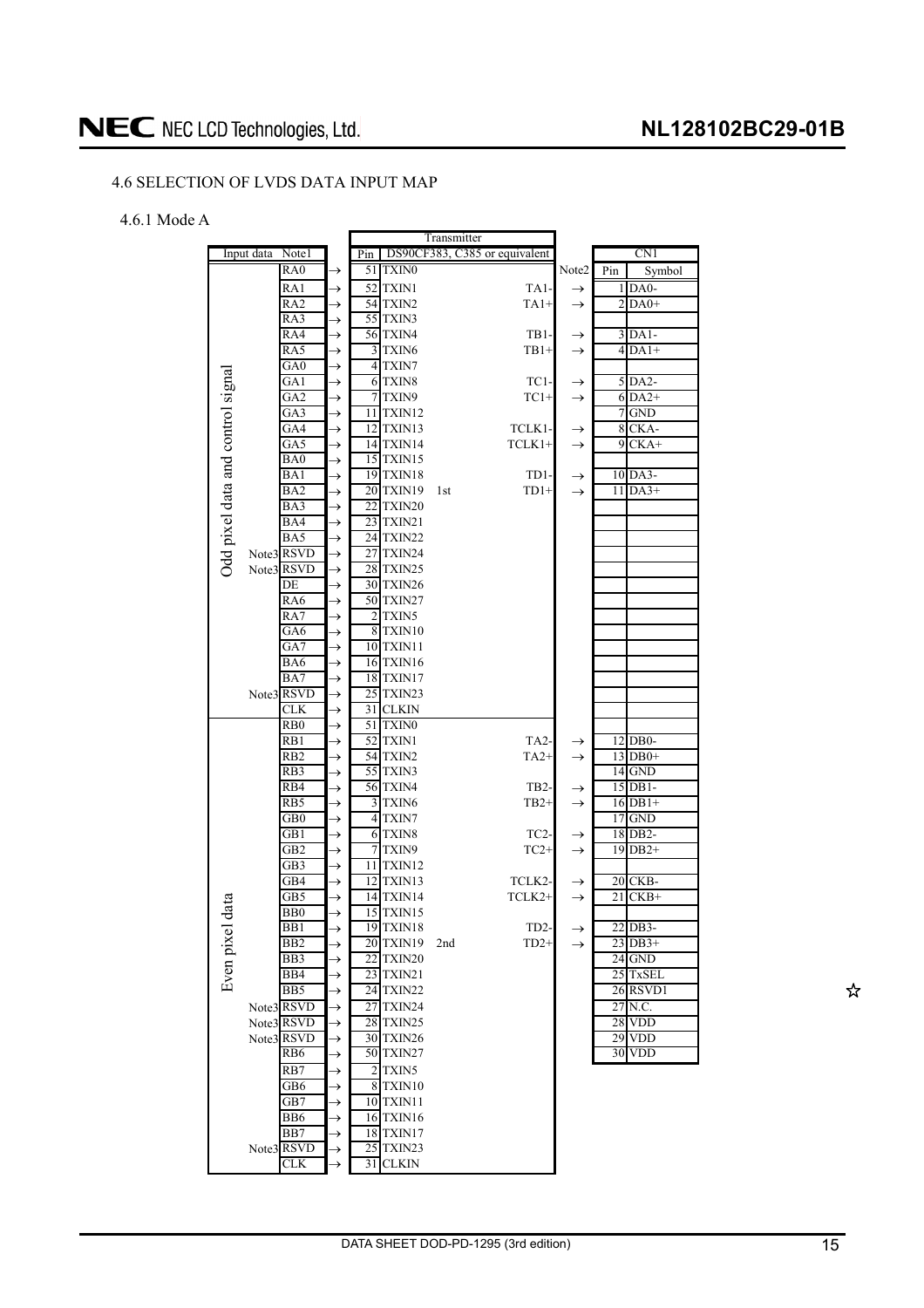### **NL128102BC29-01B**

### <span id="page-15-0"></span>4.6.2 Mode B

|  |                                   |       |                 |               |        | Transmitter                  |                          |                                                    |               |     |                   |
|--|-----------------------------------|-------|-----------------|---------------|--------|------------------------------|--------------------------|----------------------------------------------------|---------------|-----|-------------------|
|  | Input data Notel                  |       |                 |               | Pin    | THC63LVDF83A/R or equivalent | Pin                      | THC63LVD823 or equivalent                          |               |     | CN1               |
|  |                                   |       | RA <sub>2</sub> | $\rightarrow$ | 51     | TA <sub>0</sub>              |                          | 53 R12                                             | Note2         | Pin | Symbol            |
|  |                                   |       | RA3             | $\rightarrow$ |        | 52 TA1                       |                          | 54 R13<br>TA1-                                     | $\rightarrow$ |     | $1$ DA0-          |
|  |                                   |       | RA4             |               |        | 54 TA2                       |                          | 57 R14<br>$TA1+$                                   |               |     | $2$ DA0+          |
|  |                                   |       |                 | $\rightarrow$ |        |                              |                          |                                                    | $\rightarrow$ |     |                   |
|  |                                   |       | RA5             | $\rightarrow$ |        | 55 TA3                       |                          | 58 R15                                             |               |     |                   |
|  |                                   |       | RA6             | $\rightarrow$ |        | 56 TA4                       |                          | 59 R16<br>TB1-                                     | $\rightarrow$ |     | $3$ DA1-          |
|  |                                   |       | RA7             | $\rightarrow$ |        | $3$ TA5                      |                          | 60 R17<br>$TB1+$                                   | $\rightarrow$ |     | $4DA1+$           |
|  |                                   |       | GA <sub>2</sub> | $\rightarrow$ |        | $4$ TA6                      |                          | 63 G12                                             |               |     |                   |
|  |                                   |       | GA3             | $\rightarrow$ |        | $6$ TB <sub>0</sub>          |                          | 64 G13<br>$TC1-$                                   | $\rightarrow$ |     | $5$ DA2-          |
|  |                                   |       | GA4             | $\rightarrow$ | $\tau$ | TB1                          |                          | 65 G14<br>$TC1+$                                   | $\rightarrow$ |     | $6$ DA2+          |
|  |                                   |       | GA5             | $\rightarrow$ |        | 11 TB2                       |                          | 66 G15                                             |               | 7   | <b>GND</b>        |
|  |                                   |       | GA6             | $\rightarrow$ |        | 12 TB3                       |                          | 67 G16<br>TCLK1-                                   | $\rightarrow$ | 8   | CKA-              |
|  |                                   |       | GA7             | $\rightarrow$ |        | 14 TB4                       |                          | 68 G17<br>TCLK1+                                   | $\rightarrow$ | 9   | $CKA+$            |
|  |                                   |       | BA2             | $\rightarrow$ |        | $15$ TB5                     |                          | 73 B12                                             |               |     |                   |
|  |                                   |       | BA3             | $\rightarrow$ |        | 19 TB6                       |                          | 74 B13<br>TD1-                                     | $\rightarrow$ |     | 10 DA3-           |
|  |                                   |       | BA4             | $\rightarrow$ |        | $20$ TC <sub>0</sub><br>1st  |                          | 75 B14<br>$TD1+$                                   | $\rightarrow$ | 11  | $DA3+$            |
|  |                                   |       | BA5             | $\rightarrow$ |        | 22 TC1                       |                          | 76 B15                                             |               |     |                   |
|  |                                   |       | BA6             | $\rightarrow$ |        | 23 TC <sub>2</sub>           |                          | 77 B16                                             |               |     |                   |
|  |                                   |       | BA7             | $\rightarrow$ |        | $24$ TC3                     |                          | 78 B17                                             |               |     |                   |
|  | Odd pixel data and control signal |       | Note3 RSVD      | $\rightarrow$ |        | $27$ TC4                     |                          | 7RSVD                                              |               |     |                   |
|  |                                   | Note3 | <b>RSVD</b>     | $\rightarrow$ |        | $28$ TC5                     |                          | 8 RSVD                                             |               |     |                   |
|  |                                   |       | DE              | $\rightarrow$ |        | 30 TC6                       |                          | $9$ DE                                             |               |     |                   |
|  |                                   |       | RA <sub>0</sub> | $\rightarrow$ |        | 50 TD0                       |                          | 51 R10                                             |               |     |                   |
|  |                                   |       | RA1             | $\rightarrow$ |        | $2$ TD1                      |                          | 52 R11                                             |               |     |                   |
|  |                                   |       | GA0             | $\rightarrow$ |        | 8TD <sub>2</sub>             |                          | $61$ G10                                           |               |     |                   |
|  |                                   |       | GA1             | $\rightarrow$ |        | 10 TD3                       |                          | 62 G11                                             |               |     |                   |
|  |                                   |       | BA0             | $\rightarrow$ |        | 16 TD4                       |                          | 69 B10                                             |               |     |                   |
|  |                                   |       | BA1             | $\rightarrow$ |        | 18 TD5                       |                          | 70 B11                                             |               |     |                   |
|  |                                   |       | Note3 RSVD      | $\rightarrow$ |        | 25 TD6                       | $\overline{\phantom{a}}$ |                                                    |               |     |                   |
|  |                                   |       | CLK             | $\rightarrow$ | 31     | <b>CLKIN</b>                 |                          | $10$ CLK                                           |               |     |                   |
|  |                                   |       | RB <sub>2</sub> | $\rightarrow$ |        | 51 TA0                       |                          | 81 R22                                             |               |     |                   |
|  |                                   |       | RB3             | $\rightarrow$ |        | 52 TA1                       |                          | 82 R23<br>TA <sub>2</sub> -                        | $\rightarrow$ | 12  | DB <sub>0</sub> - |
|  |                                   |       | RB4             | $\rightarrow$ |        | 54 TA2                       |                          | 83 R <sub>24</sub><br>$TA2+$                       | $\rightarrow$ | 13  | $DB0+$            |
|  |                                   |       | RB5             | $\rightarrow$ |        | 55 TA3                       |                          | 84 R25                                             |               | 14  | <b>GND</b>        |
|  |                                   |       | RB6             | $\rightarrow$ |        | 56 TA4                       |                          | 85 R26<br>TB <sub>2</sub> -                        |               | 15  | $DB1-$            |
|  |                                   |       | RB7             |               |        | $3$ TA5                      |                          | 86 R27<br>$TB2+$                                   | $\rightarrow$ |     | $16$ DB1+         |
|  |                                   |       | GB <sub>2</sub> | $\rightarrow$ |        | 4TA6                         |                          | 91 G22                                             | $\rightarrow$ | 17  | <b>GND</b>        |
|  |                                   |       | GB3             | $\rightarrow$ |        | $6$ TB0                      |                          | $92$ G <sub>23</sub>                               |               | 18  | DB <sub>2</sub> - |
|  |                                   |       | GB4             | $\rightarrow$ |        | $7$ TB1                      |                          | TC <sub>2</sub> -<br>93 G <sub>24</sub><br>$TC2+$  | $\rightarrow$ | 19  | $DB2+$            |
|  |                                   |       | GB5             | $\rightarrow$ |        | 11 TB <sub>2</sub>           |                          | 94 G25                                             | $\rightarrow$ |     |                   |
|  |                                   |       |                 | $\rightarrow$ |        |                              |                          |                                                    |               |     |                   |
|  |                                   |       | GB6             | $\rightarrow$ |        | 12 TB3                       |                          | 95 G <sub>26</sub><br>TCLK2-                       | $\rightarrow$ |     | 20 CKB-           |
|  | data                              |       | GB7             | $\rightarrow$ |        | 14 TB4<br>$15$ TB5           |                          | 96 G <sub>27</sub><br>TCLK2+<br>99 B <sub>22</sub> | $\rightarrow$ | 21  | $CKB+$            |
|  |                                   |       | BB2             | $\rightarrow$ |        |                              |                          |                                                    |               |     |                   |
|  | Even pixel                        |       | BB3             | $\rightarrow$ |        | 19 TB6                       |                          | 100 <sub>B23</sub><br>TD <sub>2</sub> -            | $\rightarrow$ |     | 22 DB3-           |
|  |                                   |       | BB4             | $\rightarrow$ |        | <b>20 TC0</b><br>2nd         |                          | $1$ B <sub>24</sub><br>$TD2+$                      | $\rightarrow$ | 23  | $DB3+$            |
|  |                                   |       | BB5             | $\rightarrow$ |        | $22$ TC1                     |                          | $2$ <sub>B25</sub>                                 |               |     | 24 GND            |
|  |                                   |       | BB6             | $\rightarrow$ |        | $23$ TC <sub>2</sub>         |                          | 5B26                                               |               |     | 25 TxSEL          |
|  |                                   |       | BB7             | $\rightarrow$ |        | 24 TC3                       |                          | 6B27                                               |               |     | 26 RSVD1          |
|  |                                   |       | Note3 RSVD      | $\rightarrow$ |        | 27 TC4                       | $\overline{\phantom{a}}$ |                                                    |               | 27  | N.C.              |
|  |                                   |       | Note3 RSVD      | $\rightarrow$ |        | 28 TC5                       | $\overline{\phantom{a}}$ |                                                    |               |     | 28 VDD            |
|  |                                   |       | Note3 RSVD      | $\rightarrow$ |        | 30 TC6                       | $\overline{\phantom{a}}$ |                                                    |               | 29  | <b>VDD</b>        |
|  |                                   |       | RB0             | $\rightarrow$ |        | 50 TD <sub>0</sub>           |                          | 79 R <sub>20</sub>                                 |               |     | 30 VDD            |
|  |                                   |       | RB1             | $\rightarrow$ |        | $2$ TD1                      |                          | 80 R21                                             |               |     |                   |
|  |                                   |       | GB <sub>0</sub> | $\rightarrow$ |        | 8 TD2                        |                          | 89 G <sub>20</sub>                                 |               |     |                   |
|  |                                   |       | GB1             | $\rightarrow$ |        | $10$ TD3                     |                          | 90 G <sub>21</sub>                                 |               |     |                   |
|  |                                   |       | B <sub>B</sub>  | $\rightarrow$ |        | $16$ TD4                     |                          | 97 B <sub>20</sub>                                 |               |     |                   |
|  |                                   |       | BB1             | $\rightarrow$ |        | 18 TD5                       |                          | 98 B <sub>21</sub>                                 |               |     |                   |
|  |                                   |       | Note3 RSVD      | $\rightarrow$ |        | 25 TD6                       | $\overline{a}$           |                                                    |               |     |                   |
|  |                                   |       | <b>CLK</b>      | $\rightarrow$ |        | 31 CLKIN                     | $\overline{a}$           |                                                    |               |     |                   |
|  |                                   |       |                 |               |        |                              |                          |                                                    |               |     |                   |

 $\boldsymbol{\vec{x}}$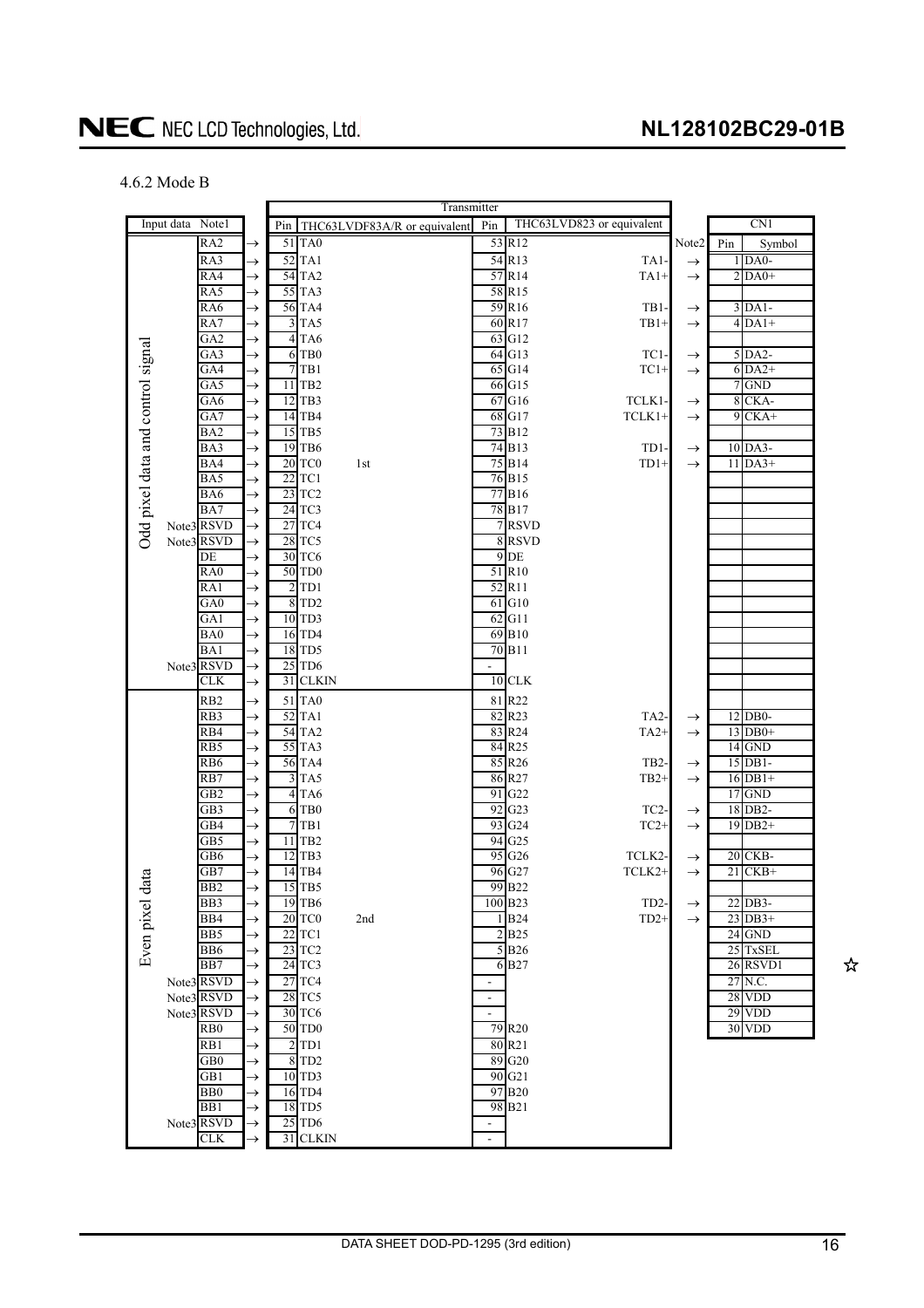Note1: LSB (Least Significant Bit) – RA0, GA0, BA0, RB0, GB0, BB0 MSB (Most Significant Bit) – RA7, GA7, BA7, RB7, GB7, BB7

- Note2: Twist pair wires with  $100\Omega$  (Characteristic impedance) should be used between LCD panel signal processing board and LVDS transmitter.
- Note3: Input signal RSVD is not used inside the product, but do not keep pin open to avoid noise problem.

### <span id="page-16-0"></span>4.7 DISPLAY COLORS AND INPUT DATA SIGNALS

This product can display in equivalent to 16,777,216 colors in 256 gray scales. Also the relation between display colors and input data signals is as the following table.

|                  |                |                                    |                                    |                                    |                                      |                                    |                                      |                                      |                                                                                             |                                  |                                    |                                    |                                      | Data signal (0: Low level, 1: High level) |                                      |                                    |                                |                              |                                    |                                    |                                    |                                    |                         |                                    |                                      |
|------------------|----------------|------------------------------------|------------------------------------|------------------------------------|--------------------------------------|------------------------------------|--------------------------------------|--------------------------------------|---------------------------------------------------------------------------------------------|----------------------------------|------------------------------------|------------------------------------|--------------------------------------|-------------------------------------------|--------------------------------------|------------------------------------|--------------------------------|------------------------------|------------------------------------|------------------------------------|------------------------------------|------------------------------------|-------------------------|------------------------------------|--------------------------------------|
|                  | Display colors | RA7                                |                                    |                                    |                                      |                                    |                                      |                                      | RA6 RA5 RA4 RA3 RA2 RA1 RA0 GA7 GA6 GA5 GA4 GA3 GA2 GA1 GA0 BA7 BA6 BA5 BA4 BA3 BA2 BA1 BA0 |                                  |                                    |                                    |                                      |                                           |                                      |                                    |                                |                              |                                    |                                    |                                    |                                    |                         |                                    |                                      |
|                  |                | RB7                                |                                    | RB6 RB5                            |                                      |                                    |                                      |                                      | RB4 RB3 RB2 RB1 RB0 GB7 GB6 GB5 GB4 GB3 GB2 GB1 GB0 BB7                                     |                                  |                                    |                                    |                                      |                                           |                                      |                                    |                                |                              |                                    |                                    |                                    |                                    | BB6 BB5 BB4 BB3 BB2 BB1 |                                    | B <sub>B0</sub>                      |
|                  | <b>Black</b>   | 0                                  | 0                                  | $\boldsymbol{0}$                   | $\boldsymbol{0}$                     | 0                                  | 0                                    | $\boldsymbol{0}$                     | $\boldsymbol{0}$                                                                            | 0                                | $\theta$                           | $\boldsymbol{0}$                   | $\boldsymbol{0}$                     | $\boldsymbol{0}$                          | $\boldsymbol{0}$                     | $\boldsymbol{0}$                   | 0                              | 0                            | 0                                  | 0                                  | $\boldsymbol{0}$                   | $\boldsymbol{0}$                   | 0                       | $\theta$                           | $\boldsymbol{0}$                     |
|                  | Blue           | 0                                  | 0                                  | 0                                  | 0                                    | 0                                  | $\boldsymbol{0}$                     | $\boldsymbol{0}$                     | $\boldsymbol{0}$                                                                            | 0                                | $\boldsymbol{0}$                   | $\boldsymbol{0}$                   | 0                                    | $\boldsymbol{0}$                          | $\boldsymbol{0}$                     | $\boldsymbol{0}$                   | 0                              |                              | 1                                  |                                    | 1                                  |                                    |                         | 1                                  | 1                                    |
|                  | Red            |                                    |                                    |                                    |                                      |                                    |                                      | 1                                    | 1                                                                                           | 0                                | 0                                  | $\boldsymbol{0}$                   | $\boldsymbol{0}$                     | $\boldsymbol{0}$                          | $\boldsymbol{0}$                     | $\boldsymbol{0}$                   | 0                              | 0                            | $\boldsymbol{0}$                   | 0                                  | $\boldsymbol{0}$                   | $\boldsymbol{0}$                   | 0                       | 0                                  | $\boldsymbol{0}$                     |
| Basic Colors     | Magenta        | 1                                  |                                    |                                    |                                      |                                    |                                      | 1                                    | 1                                                                                           | 0                                | $\boldsymbol{0}$                   | $\boldsymbol{0}$                   | $\boldsymbol{0}$                     | $\boldsymbol{0}$                          | $\boldsymbol{0}$                     | $\boldsymbol{0}$                   | $\boldsymbol{0}$               |                              | 1                                  |                                    | 1                                  |                                    |                         | 1                                  | 1                                    |
|                  | Green          | 0                                  | 0                                  | 0                                  | $\boldsymbol{0}$                     | $\pmb{0}$                          | 0                                    | $\boldsymbol{0}$                     | $\overline{0}$                                                                              |                                  |                                    | 1                                  |                                      | 1                                         | 1                                    | 1                                  | $\mathbf{1}$                   | 0                            | $\pmb{0}$                          | 0                                  | $\boldsymbol{0}$                   | $\boldsymbol{0}$                   | 0                       | 0                                  | $\boldsymbol{0}$                     |
|                  | Cyan           | 0                                  | 0                                  | 0                                  | 0                                    | $\boldsymbol{0}$                   | 0                                    | $\boldsymbol{0}$                     | $\boldsymbol{0}$                                                                            |                                  |                                    |                                    |                                      |                                           |                                      |                                    | $\mathbf{1}$                   |                              | 1                                  | 1                                  | 1                                  | 1                                  |                         | 1                                  | 1                                    |
|                  | Yellow         | 1                                  |                                    |                                    | 1                                    | 1                                  | 1                                    | 1                                    | 1                                                                                           |                                  |                                    | 1                                  |                                      |                                           | 1                                    | 1                                  | $\mathbf{1}$                   | 0                            | $\boldsymbol{0}$                   | 0                                  | $\boldsymbol{0}$                   | $\boldsymbol{0}$                   | 0                       | 0                                  | $\boldsymbol{0}$                     |
|                  | White          | 1                                  |                                    |                                    | 1                                    |                                    |                                      | 1                                    | 1                                                                                           | 1                                |                                    | 1                                  |                                      |                                           | 1                                    | 1                                  | $\mathbf{1}$                   |                              | $\mathbf{1}$                       | 1                                  | 1                                  | 1                                  |                         | 1                                  | $\mathbf{1}$                         |
|                  | <b>Black</b>   | $\boldsymbol{0}$                   | $\boldsymbol{0}$                   | $\boldsymbol{0}$                   | $\boldsymbol{0}$                     | $\overline{0}$                     | $\overline{0}$                       | $\boldsymbol{0}$                     | $\overline{0}$                                                                              | $\boldsymbol{0}$                 | $\boldsymbol{0}$                   | $\overline{0}$                     | $\boldsymbol{0}$                     | $\overline{0}$                            | $\mathbf{0}$                         | $\overline{0}$                     | $\overline{0}$                 | $\boldsymbol{0}$             | $\overline{0}$                     | $\boldsymbol{0}$                   | $\overline{0}$                     | $\overline{0}$                     | $\theta$                | $\boldsymbol{0}$                   | $\boldsymbol{0}$                     |
|                  |                | $\boldsymbol{0}$                   | $\boldsymbol{0}$                   | $\boldsymbol{0}$                   | $\boldsymbol{0}$                     | $\boldsymbol{0}$                   | $\boldsymbol{0}$                     | $\boldsymbol{0}$                     | $\mathbf{1}$                                                                                | $\boldsymbol{0}$                 | $\boldsymbol{0}$                   | $\boldsymbol{0}$                   | 0                                    | 0                                         | $\boldsymbol{0}$                     | $\boldsymbol{0}$                   | 0                              | $\boldsymbol{0}$             | $\boldsymbol{0}$                   | $\boldsymbol{0}$                   | $\boldsymbol{0}$                   | $\boldsymbol{0}$                   | 0                       | 0                                  | $\boldsymbol{0}$                     |
|                  | ${\rm dark}$   | $\overline{0}$                     | $\overline{0}$                     | $\overline{0}$                     | $\boldsymbol{0}$                     | $\overline{0}$                     | $\overline{0}$                       | 1                                    | $\overline{0}$                                                                              | $\boldsymbol{0}$                 | $\boldsymbol{0}$                   | $\overline{0}$                     | $\overline{0}$                       | $\overline{0}$                            | $\boldsymbol{0}$                     | $\overline{0}$                     | $\overline{0}$                 | $\boldsymbol{0}$             | $\overline{0}$                     | $\boldsymbol{0}$                   | $\theta$                           | $\overline{0}$                     | 0                       | $\boldsymbol{0}$                   | $\boldsymbol{0}$                     |
| Red gray scale   | ↑              |                                    |                                    |                                    |                                      |                                    |                                      |                                      |                                                                                             |                                  |                                    |                                    |                                      |                                           |                                      |                                    |                                |                              |                                    |                                    |                                    |                                    |                         |                                    |                                      |
|                  | ↓              |                                    |                                    |                                    |                                      |                                    |                                      |                                      |                                                                                             |                                  |                                    |                                    |                                      |                                           |                                      |                                    |                                |                              |                                    |                                    |                                    |                                    |                         |                                    |                                      |
|                  | bright         |                                    |                                    |                                    |                                      |                                    |                                      | 0                                    | 1                                                                                           | 0                                | 0                                  | $\boldsymbol{0}$                   | 0                                    | 0                                         | $\boldsymbol{0}$                     | 0                                  | 0                              | 0                            | $\boldsymbol{0}$                   | 0                                  | 0                                  | 0                                  | 0                       | $\boldsymbol{0}$                   | $\boldsymbol{0}$                     |
|                  |                |                                    |                                    |                                    |                                      |                                    |                                      | 1                                    | $\boldsymbol{0}$                                                                            | $\theta$                         | $\boldsymbol{0}$                   | $\boldsymbol{0}$                   | $\theta$                             | $\boldsymbol{0}$                          | $\boldsymbol{0}$                     | $\boldsymbol{0}$                   | $\theta$                       | 0                            | $\boldsymbol{0}$                   | $\boldsymbol{0}$                   | $\boldsymbol{0}$                   | $\boldsymbol{0}$                   | $\theta$                | $\boldsymbol{0}$                   | $\boldsymbol{0}$                     |
|                  | Red            | 1                                  |                                    | 1                                  | 1                                    | 1                                  | 1                                    | 1                                    | $\mathbf{1}$                                                                                | $\theta$                         | 0                                  | $\boldsymbol{0}$                   | 0                                    | 0                                         | $\boldsymbol{0}$                     | $\boldsymbol{0}$                   | 0                              | 0                            | $\boldsymbol{0}$                   | $\boldsymbol{0}$                   | $\boldsymbol{0}$                   | $\boldsymbol{0}$                   | 0                       | 0                                  | $\boldsymbol{0}$                     |
|                  | <b>Black</b>   | $\boldsymbol{0}$                   | $\boldsymbol{0}$                   | $\mathbf{0}$                       | $\boldsymbol{0}$                     | $\overline{0}$                     | $\boldsymbol{0}$                     | $\boldsymbol{0}$                     | $\overline{0}$                                                                              | $\boldsymbol{0}$                 | $\mathbf{0}$                       | $\boldsymbol{0}$                   | $\boldsymbol{0}$                     | $\boldsymbol{0}$                          | $\boldsymbol{0}$                     | $\overline{0}$                     | $\overline{0}$                 | $\boldsymbol{0}$             | $\boldsymbol{0}$                   | $\overline{0}$                     | $\mathbf{0}$                       | $\overline{0}$                     | $\boldsymbol{0}$        | $\mathbf{0}$                       | $\boldsymbol{0}$                     |
|                  |                | $\boldsymbol{0}$                   | $\boldsymbol{0}$                   | $\boldsymbol{0}$                   | $\boldsymbol{0}$                     | $\boldsymbol{0}$                   | $\boldsymbol{0}$                     | $\boldsymbol{0}$                     | $\boldsymbol{0}$                                                                            | $\boldsymbol{0}$                 | $\boldsymbol{0}$                   | $\boldsymbol{0}$                   | $\boldsymbol{0}$                     | $\boldsymbol{0}$                          | $\boldsymbol{0}$                     | $\boldsymbol{0}$                   | $\mathbf{1}$                   | $\boldsymbol{0}$             | $\boldsymbol{0}$                   | $\boldsymbol{0}$                   | $\boldsymbol{0}$                   | $\boldsymbol{0}$                   | $\boldsymbol{0}$        | $\boldsymbol{0}$                   | $\boldsymbol{0}$                     |
|                  | dark           | $\overline{0}$                     | $\overline{0}$                     | $\boldsymbol{0}$                   | $\overline{0}$                       | $\overline{0}$                     | $\overline{0}$                       | $\boldsymbol{0}$                     | $\overline{0}$                                                                              | $\boldsymbol{0}$                 | $\boldsymbol{0}$                   | $\overline{0}$                     | $\overline{0}$                       | $\overline{0}$                            | $\boldsymbol{0}$                     | $\mathbf{1}$                       | $\overline{0}$                 | $\boldsymbol{0}$             | $\overline{0}$                     | $\overline{0}$                     | $\overline{0}$                     | $\overline{0}$                     | $\boldsymbol{0}$        | $\boldsymbol{0}$                   | $\boldsymbol{0}$                     |
| Green gray scale | ↑<br>J         |                                    |                                    |                                    |                                      |                                    |                                      |                                      |                                                                                             |                                  |                                    |                                    |                                      |                                           |                                      |                                    |                                |                              |                                    |                                    |                                    |                                    |                         |                                    |                                      |
|                  |                |                                    |                                    |                                    |                                      |                                    |                                      |                                      |                                                                                             |                                  |                                    |                                    |                                      |                                           |                                      |                                    |                                |                              |                                    |                                    |                                    |                                    |                         |                                    |                                      |
|                  | bright         | 0                                  | 0                                  | $\boldsymbol{0}$                   | $\theta$                             | $\boldsymbol{0}$                   | 0                                    | 0                                    | $\boldsymbol{0}$                                                                            |                                  |                                    |                                    |                                      |                                           |                                      | 0                                  | 1                              | $\boldsymbol{0}$             | $\boldsymbol{0}$                   | 0                                  | 0                                  | 0                                  | 0                       | $\boldsymbol{0}$                   | $\boldsymbol{0}$                     |
|                  |                | $\boldsymbol{0}$                   | $\boldsymbol{0}$                   | $\theta$                           | $\theta$                             | 0                                  | $\theta$                             | $\boldsymbol{0}$                     | $\boldsymbol{0}$                                                                            |                                  |                                    |                                    |                                      | 1                                         |                                      | 1                                  | 0                              | 0                            | $\boldsymbol{0}$                   | $\overline{0}$                     | $\boldsymbol{0}$                   | 0                                  | $\theta$                | $\theta$                           | $\boldsymbol{0}$                     |
|                  | Green          | 0                                  | $\boldsymbol{0}$                   | $\boldsymbol{0}$<br>$\overline{0}$ | $\boldsymbol{0}$<br>$\boldsymbol{0}$ | $\boldsymbol{0}$<br>$\overline{0}$ | $\boldsymbol{0}$<br>$\boldsymbol{0}$ | $\boldsymbol{0}$<br>$\overline{0}$   | $\boldsymbol{0}$<br>$\overline{0}$                                                          | 1                                | $\boldsymbol{0}$                   | 1<br>$\overline{0}$                |                                      | $\overline{0}$                            | 1<br>$\overline{0}$                  | 1<br>$\overline{0}$                | $\mathbf{1}$<br>$\overline{0}$ | $\boldsymbol{0}$             | $\boldsymbol{0}$<br>$\overline{0}$ | 0<br>$\boldsymbol{0}$              | $\boldsymbol{0}$<br>$\overline{0}$ | $\boldsymbol{0}$<br>$\overline{0}$ | $\boldsymbol{0}$        | $\boldsymbol{0}$<br>$\overline{0}$ | $\boldsymbol{0}$<br>$\boldsymbol{0}$ |
|                  | <b>Black</b>   | $\boldsymbol{0}$                   | $\boldsymbol{0}$                   |                                    |                                      |                                    |                                      |                                      |                                                                                             | $\boldsymbol{0}$                 |                                    |                                    | $\boldsymbol{0}$                     |                                           |                                      |                                    |                                | $\boldsymbol{0}$             |                                    |                                    |                                    |                                    | $\boldsymbol{0}$        |                                    |                                      |
|                  |                | $\boldsymbol{0}$<br>$\overline{0}$ | $\boldsymbol{0}$<br>$\overline{0}$ | $\boldsymbol{0}$<br>$\overline{0}$ | $\boldsymbol{0}$<br>$\overline{0}$   | $\boldsymbol{0}$<br>$\overline{0}$ | $\boldsymbol{0}$<br>$\boldsymbol{0}$ | $\boldsymbol{0}$<br>$\boldsymbol{0}$ | $\boldsymbol{0}$<br>$\overline{0}$                                                          | $\boldsymbol{0}$<br>$\mathbf{0}$ | $\boldsymbol{0}$<br>$\overline{0}$ | $\boldsymbol{0}$<br>$\overline{0}$ | $\boldsymbol{0}$<br>$\boldsymbol{0}$ | $\boldsymbol{0}$<br>$\overline{0}$        | $\boldsymbol{0}$<br>$\boldsymbol{0}$ | $\boldsymbol{0}$<br>$\overline{0}$ | $\boldsymbol{0}$<br>$\theta$   | $\boldsymbol{0}$<br>$\theta$ | $\boldsymbol{0}$<br>$\overline{0}$ | $\boldsymbol{0}$<br>$\overline{0}$ | $\boldsymbol{0}$<br>$\theta$       | $\boldsymbol{0}$<br>$\overline{0}$ | 0<br>$\theta$           | $\boldsymbol{0}$<br>1              | 1<br>$\overline{0}$                  |
|                  | dark           |                                    |                                    |                                    |                                      |                                    |                                      |                                      |                                                                                             |                                  |                                    |                                    |                                      |                                           |                                      |                                    |                                |                              |                                    |                                    |                                    |                                    |                         |                                    |                                      |
|                  | ↑<br>↓         |                                    |                                    |                                    |                                      |                                    |                                      |                                      |                                                                                             |                                  |                                    |                                    |                                      |                                           |                                      |                                    |                                |                              |                                    |                                    |                                    |                                    |                         |                                    |                                      |
| Blue gray scale  |                | 0                                  |                                    | 0                                  |                                      |                                    | 0                                    |                                      |                                                                                             |                                  | $\theta$                           |                                    |                                      |                                           |                                      |                                    |                                |                              |                                    |                                    |                                    |                                    |                         |                                    |                                      |
|                  | bright         | 0                                  | 0<br>0                             | $\boldsymbol{0}$                   | $\bf{0}$<br>$\theta$                 | 0<br>$\boldsymbol{0}$              | $\overline{0}$                       | $\boldsymbol{0}$<br>$\boldsymbol{0}$ | 0<br>$\boldsymbol{0}$                                                                       | 0<br>0                           | $\boldsymbol{0}$                   | 0<br>$\boldsymbol{0}$              | 0<br>0                               | $\theta$<br>$\boldsymbol{0}$              | $\boldsymbol{0}$<br>$\boldsymbol{0}$ | 0<br>$\boldsymbol{0}$              | 0<br>0                         |                              |                                    |                                    |                                    |                                    |                         | 0                                  | $\theta$                             |
|                  |                | 0                                  | 0                                  | $\boldsymbol{0}$                   | $\boldsymbol{0}$                     | $\boldsymbol{0}$                   | $\boldsymbol{0}$                     | $\boldsymbol{0}$                     | $\boldsymbol{0}$                                                                            | $\theta$                         | $\theta$                           | $\boldsymbol{0}$                   | $\boldsymbol{0}$                     | $\boldsymbol{0}$                          | $\boldsymbol{0}$                     | $\boldsymbol{0}$                   | 0                              |                              |                                    |                                    |                                    |                                    |                         |                                    | 1                                    |
|                  | Blue           |                                    |                                    |                                    |                                      |                                    |                                      |                                      |                                                                                             |                                  |                                    |                                    |                                      |                                           |                                      |                                    |                                |                              |                                    |                                    |                                    |                                    |                         |                                    |                                      |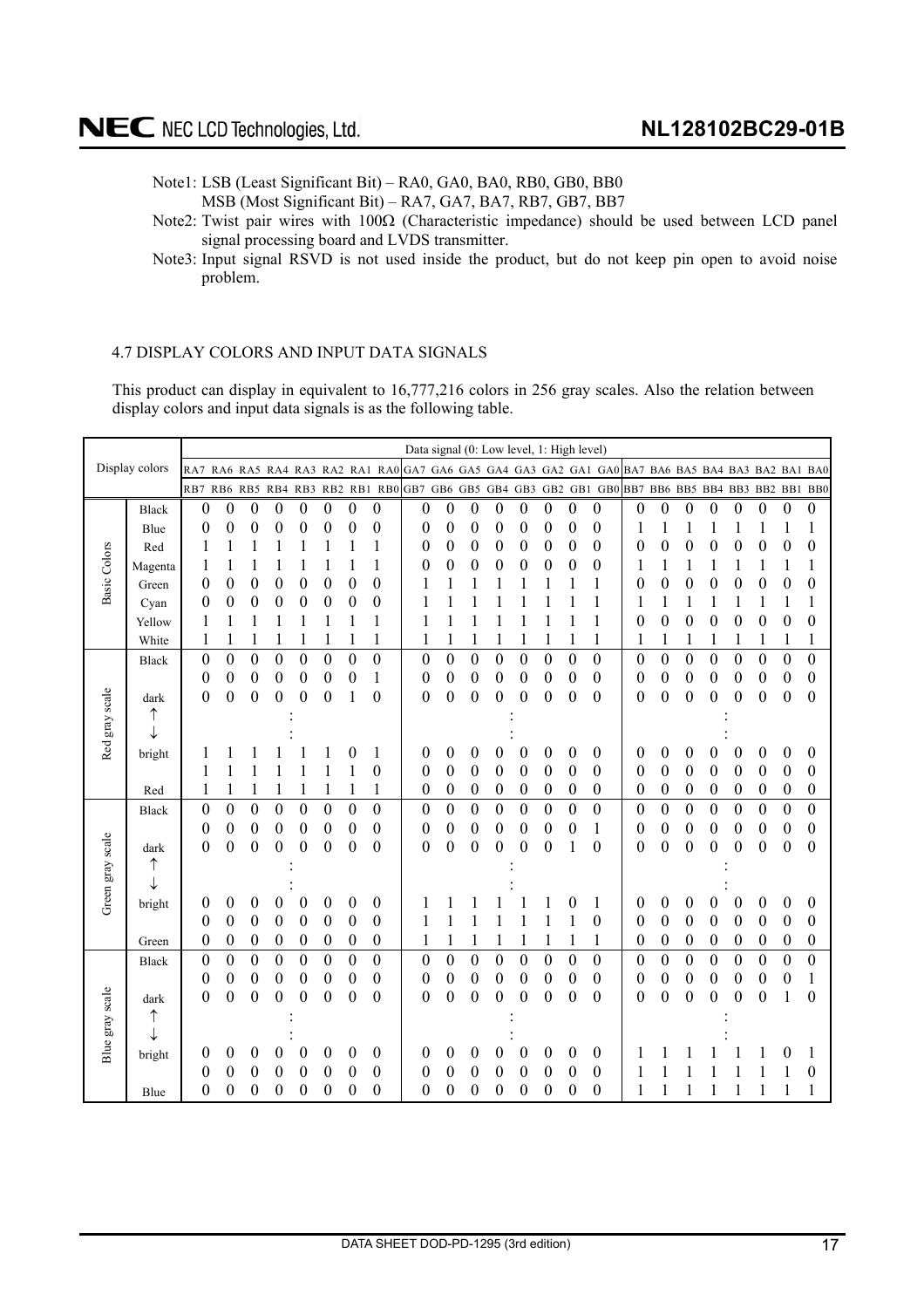### <span id="page-17-0"></span>4.8 DISPLAY POSITION



### <span id="page-17-1"></span>4.9 INPUT SIGNAL TIMINGS

### <span id="page-17-2"></span>4.9.1 Timing characteristics

|             | Parameter            |                      | Symbol                   | min.  | typ.                     | max.  | Unit       | Remarks                   |  |
|-------------|----------------------|----------------------|--------------------------|-------|--------------------------|-------|------------|---------------------------|--|
|             |                      | Frequency            | 1/tc                     | 49    | 54                       | 59    | MHz        | $18.52$ ns (typ.)         |  |
| <b>CLK</b>  |                      | Duty                 |                          |       | $\overline{\phantom{0}}$ |       |            | Note <sub>2</sub>         |  |
|             |                      | Rise time, Fall time |                          |       |                          |       | ns         |                           |  |
|             | <b>CLK-DATA</b>      | Setup time           |                          |       |                          |       | ns         |                           |  |
| <b>DATA</b> |                      | Hold time            |                          |       |                          |       | ns         | Note <sub>2</sub>         |  |
|             | Rise time, Fall time |                      |                          |       |                          | ns    |            |                           |  |
|             |                      | Cycle                | th                       | 12.3  | 15.63                    | 20.59 | μs         | 64.0 kHz (typ.)           |  |
|             | Horizontal           |                      |                          | 660   | 844                      | 1,024 | CLK.       | Note1, Note2              |  |
|             |                      | Display period       | thd                      | 640   |                          |       | <b>CLK</b> |                           |  |
|             | Vertical             | Cycle                | tv                       | 13.1  | 16.6                     | 17.5  | ms         |                           |  |
| DE.         | (One frame)          |                      |                          | 1,030 | 1,066                    | 1,422 | H          | $60.0$ Hz (typ.)<br>Note1 |  |
|             |                      | Display period       | tvd                      |       | 1,024                    |       | H          |                           |  |
|             | <b>CLK-DE</b>        | Setup time           | $\overline{\phantom{0}}$ |       |                          |       | ns         |                           |  |
|             |                      | Hold time            |                          | ۰     |                          |       | ns         | Note <sub>2</sub>         |  |
|             |                      | Rise time, Fall time |                          |       |                          |       | ns         |                           |  |

Note1: Definition of parameters is as follows.

 $tc = 1CLK$ ,  $th = 1H$ 

Note2: See the data sheet of LVDS transmitter.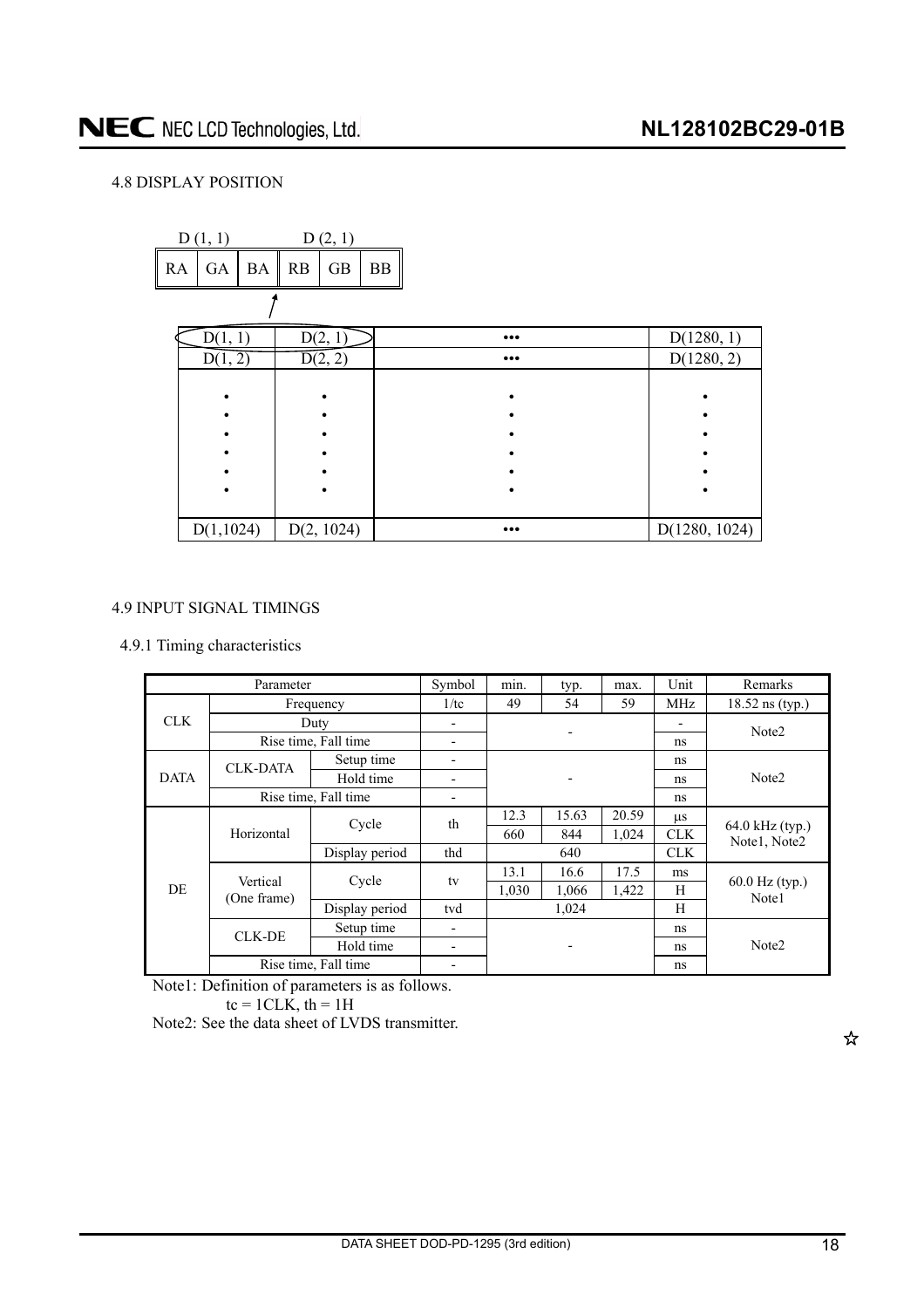### <span id="page-18-0"></span>4.9.2 Input signal timing chart



Note1: DATA (A) = RA0-RA7, GA0-GA7, BA0-BA7  $DATA (B) = RBO-RB7, GBO-GB7, BBO-BB7$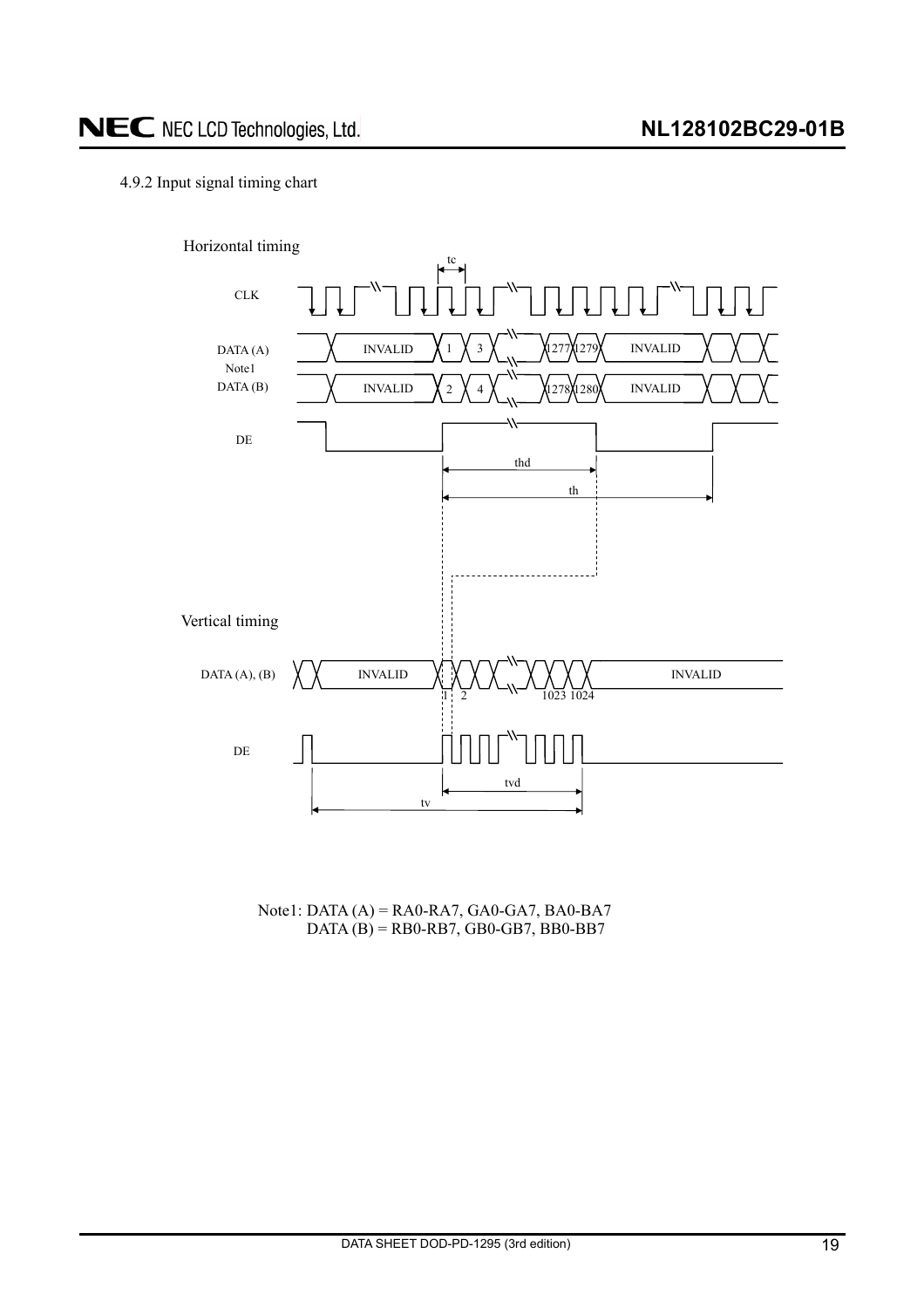### <span id="page-19-0"></span>4.10 OPTICS

### <span id="page-19-1"></span>4.10.1 Optical characteristics

|                      |       |                                                                                                           |               |                          |       |                          |                          | (Notel, Note2)          |                   |
|----------------------|-------|-----------------------------------------------------------------------------------------------------------|---------------|--------------------------|-------|--------------------------|--------------------------|-------------------------|-------------------|
| Parameter            |       | Condition                                                                                                 | Symbol        | min.                     | typ.  | max.                     | Unit                     | Measuring<br>instrument | Remarks           |
| Luminance            |       | White at center<br>$\theta$ R = 0°, $\theta$ L = 0°, $\theta$ U = 0°, $\theta$ D = 0°                     | $\mathbf{L}$  | 220                      | 280   | $\overline{a}$           | cd/m <sup>2</sup>        | BM5A<br>or SR-3         |                   |
| Contrast ratio       |       | White/Black at center<br>$\theta$ R = 0°, $\theta$ L = 0°, $\theta$ U = 0°, $\theta$ D = 0°               | CR            | 300                      | 450   |                          |                          | BM5A<br>or SR-3         | Note3             |
| Luminance uniformity |       | White<br>$\theta$ R = 0°, $\theta$ L = 0°, $\theta$ U = 0°, $\theta$ D = 0°                               | LU            |                          | 1.1   | 1.25                     | ٠                        | $BM-5A$                 | Note4             |
|                      | White | x coordinate                                                                                              | Wx            | 0.283                    | 0.313 | 0.343                    |                          |                         |                   |
|                      |       | y coordinate                                                                                              | Wy            | 0.299                    | 0.329 | 0.359                    |                          |                         | Note <sub>5</sub> |
|                      | Red   | x coordinate                                                                                              | Rx            | 0.62                     | 0.65  | 0.68                     |                          |                         |                   |
| Chromaticity         |       | y coordinate                                                                                              | Ry            | 0.30                     | 0.33  | 0.36                     | $\overline{\phantom{0}}$ |                         |                   |
|                      | Green | x coordinate                                                                                              | <b>Gx</b>     | 0.26                     | 0.29  | 0.32                     |                          | $SR-3$                  |                   |
|                      |       | y coordinate                                                                                              | Gy            | 0.59                     | 0.62  | 0.65                     |                          |                         |                   |
|                      | Blue  | x coordinate                                                                                              | <b>Bx</b>     | 0.11                     | 0.14  | 0.17                     | $\overline{\phantom{0}}$ |                         |                   |
|                      |       | y coordinate                                                                                              | By            | 0.05                     | 0.08  | 0.11                     | $\overline{\phantom{0}}$ |                         |                   |
| Color gamut          |       | $\theta$ R = 0°, $\theta$ L = 0°, $\theta$ U = 0°, $\theta$ D = 0°<br>at center, against NTSC color space | $\mathcal{C}$ | 65                       | 72    |                          | $\frac{0}{0}$            |                         |                   |
|                      |       | Black to white                                                                                            | Ton           | $\overline{\phantom{0}}$ | 10    | 20                       | ms                       | BM-5A                   | Note <sub>6</sub> |
| Response time        |       | White to black                                                                                            | Toff          | $\overline{\phantom{0}}$ | 10    | 20                       | ms                       |                         | Note7             |
|                      | Right | $\theta U = 0^\circ$ , $\theta D = 0^\circ$ , $CR \ge 10$                                                 | $\theta R$    | 70                       | 85    | $\overline{\phantom{0}}$ | $\circ$                  |                         |                   |
| Viewing              | Left  | $\theta U = 0^\circ$ , $\theta D = 0^\circ$ , $CR \ge 10$                                                 | $\theta$ L    | 70                       | 85    | ٠                        | $\circ$                  |                         |                   |
| angle                | Up    | $\theta$ R = 0°, $\theta$ L = 0°, CR $\geq 10$                                                            | $\theta U$    | 70                       | 85    | $\overline{\phantom{0}}$ | $\circ$                  | $BM-5A$                 | Note <sub>8</sub> |
|                      | Down  | $\theta$ R = 0°, $\theta$ L = 0°, CR $\geq 10$                                                            | $\theta$ D    | 70                       | 85    |                          | $\circ$                  |                         |                   |

Note1: These are initial characteristics.

Note2: Measurement conditions are as follows.

Ta=  $25^{\circ}$ C, VDD= 5.0V, IBL= 6.0mArms/lamp, Display mode: SXGA, Horizontal cycle= 1/64.0kHz, Vertical cycle= 1/60.0Hz

Optical characteristics are measured after 20minutes from working the product, in the dark room. Also measurement methods are as follows.



Note3: See "**4.10.2 Definition of contrast ratio**".

- Note4: See "**4.10.3 Definition of luminance uniformity**".
- Note5: These coordinates are found on CIE 1931 chromaticity diagram.
- Note6: Product surface temperature:  $TopF = 35^{\circ}C$
- Note7: See "**4.10.4 Definition of response times**".
- Note8: See "**4.10.5 Definition of viewing angles**".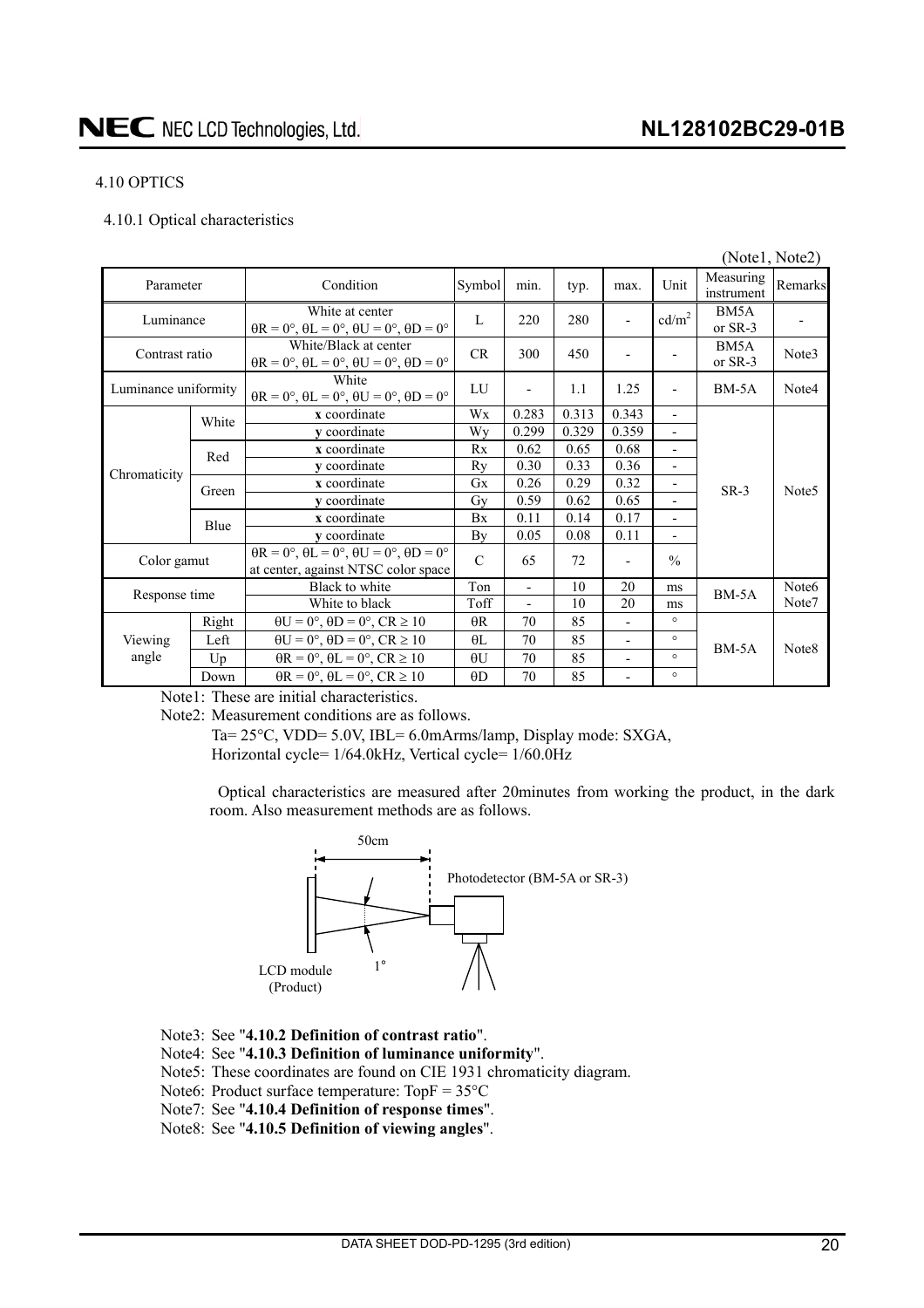<span id="page-20-0"></span>4.10.2 Definition of contrast ratio

The contrast ratio is calculated by using the following formula. Luminance of white screen Contrast ratio  $(CR) = \frac{L}{L}$  Luminance of black screen

<span id="page-20-1"></span>4.10.3 Definition of luminance uniformity

The luminance uniformity is calculated by using following formula. Maximum luminance from  $\odot$  to  $\odot$ Minimum luminance from  $\overline{(\theta)}$  to  $\overline{(\theta)}$ Luminance uniformity  $(LU)$  =

The luminance is measured at near the 5 points shown below.

|     | 128               | 640 | 1,152        |
|-----|-------------------|-----|--------------|
| 102 | Œ                 |     | $\mathbf{2}$ |
| 512 |                   | 3   |              |
| 922 | $\left( 4\right)$ |     | 5            |

### <span id="page-20-2"></span>4.10.4 Definition of response times

Response time is measured, the luminance changes from "black" to "white", or "white" to "black" on the same screen point, by photo-detector. Ton is the time it takes the luminance change from 10% up to 90%. Also Toff is the time it takes the luminance change from 90% down to 10% (See the following diagram.).



<span id="page-20-3"></span>4.10.5 Definition of viewing angles

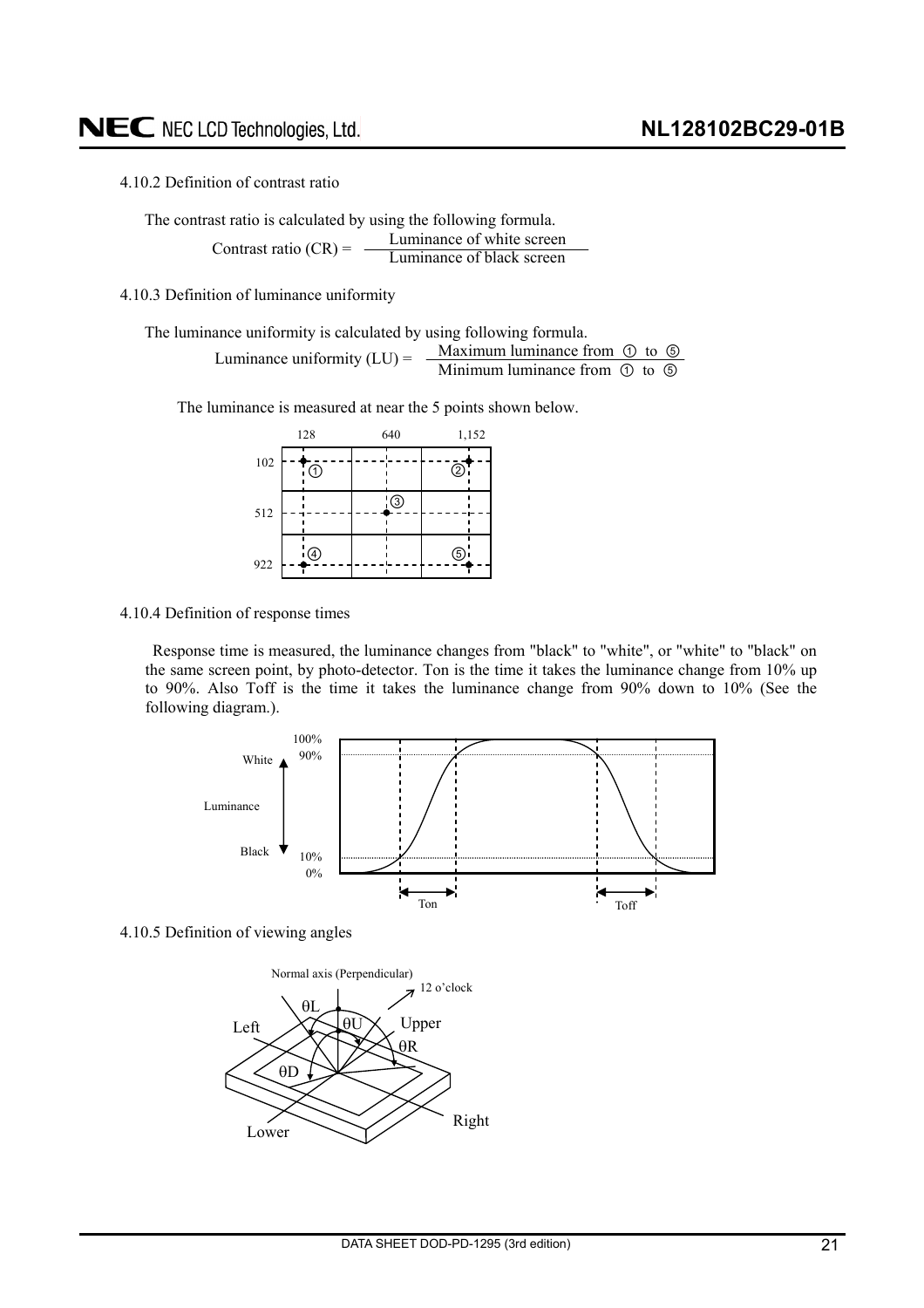### <span id="page-21-0"></span>**5. RELIABILITY TESTS**

| Test item                                    |               | Condition                                                                                                                                                       | Judgment<br>Note1                              |  |  |
|----------------------------------------------|---------------|-----------------------------------------------------------------------------------------------------------------------------------------------------------------|------------------------------------------------|--|--|
| High temperature and humidity<br>(Operation) |               | ① $60 \pm 2^{\circ}$ C, RH = $60\%$ , 240 hours<br>2 Display data is white.                                                                                     |                                                |  |  |
| Heat cycle<br>(Operation)                    |               | $\textcircled{1}$ 0 ± 3°C1 hour<br>$55 \pm 3$ °C1 hour<br>2 50cycles, 4hours/cycle<br>3 Display data is white.                                                  | No display malfunctions                        |  |  |
| Thermal shock<br>(Non operation)             |               | $\textcircled{1}$ -20 ± 3°C30 minutes<br>$60 \pm 3$ °C30 minutes<br>100cycles, 1hour/cycle<br>(2)<br>Temperature transition time is within<br>(3)<br>5 minutes. |                                                |  |  |
| Vibration<br>(Non operation)                 |               | ① 5 to 100Hz, $11.76 \text{m/s}^2$<br>2 1 minute/cycle<br>3 X, Y, Z direction<br>4 10 times each directions                                                     | No display malfunctions<br>No physical damages |  |  |
| Mechanical shock<br>(Non operation)          |               | $\textcircled{1}$ 294m/s <sup>2</sup> , 11ms<br>2 X, Y, Z direction<br>3 3 times each directions                                                                |                                                |  |  |
| <b>ESD</b><br>(Operation)                    |               | $\textcircled{1}$ 150pF, 150 $\Omega$ , ±10kV<br>2 9 places on a panel surface<br>Note2<br>10 times each places at 1 sec interval<br>⊚                          |                                                |  |  |
| Dust<br>(Operation)                          |               | ① Sample dust: No.15 (by JIS-Z8901)<br>15 seconds stir<br>3 8 times repeat at 1 hour interval                                                                   | No display malfunctions                        |  |  |
|                                              | Operation     | 1 53.3 kPa<br>$\odot$ 0°C $\pm$ 3°C24 hours<br>3 55°C±3°C24 hours                                                                                               |                                                |  |  |
| Low pressure                                 | Non-operation | (f) 15 kPa<br>$(2) -20$ °C $\pm 3$ °C24 hours<br><b>3</b> 60°C±3°C24 hours                                                                                      |                                                |  |  |

Note1: Display functions are checked under the same conditions as product inspection. Note2: See the following figure for discharge points

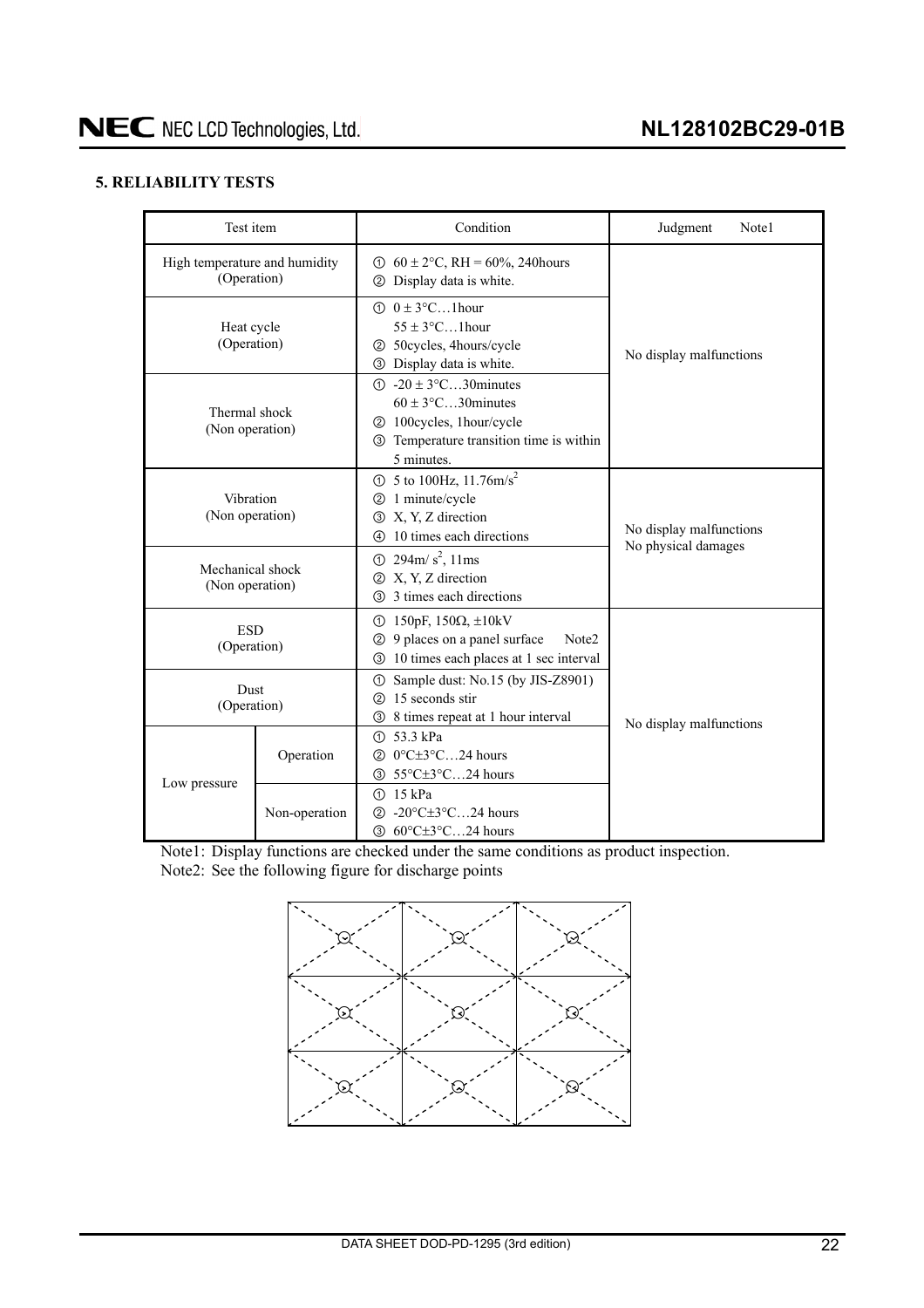### <span id="page-22-0"></span>**6. PRECAUTIONS**

### <span id="page-22-1"></span>6.1 MEANING OF CAUTION SIGNS

The following caution signs have very important meaning. **Be sure to read "6.2 CAUTIONS" and "6.3 ATTENTIONS", after understanding these contents!** 



### <span id="page-22-2"></span>6.2 CAUTIONS

 **Do not touch the working backlight. There is a danger of an electric shock.** 

- **Do not touch the working backlight. There is a danger of burn injury.**
- **Do not shock and press the LCD panel and the backlight! There is a danger of breaking,**  because they are made of glass. (Shock: To be not greater 294m/s<sup>2</sup> and to be not greater **11ms, Pressure: To be not greater 19.6N (** $\phi$ **16mm jig))**

<span id="page-22-3"></span>6.3 ATTENTIONS **!**

<span id="page-22-4"></span>6.3.1 Handling of the product

- Take hold of both ends without touching the circuit board when the product (LCD module) is picked up from inner packing box to avoid broken down or misadjustment, because of stress to mounting parts on the circuit board.
- ཱ Do not hook nor pull cables such as lamp cable, and so on, in order to avoid any damage.
- ི When the product is put on the table temporarily, display surface must be placed downward.
- ཱི When handling the product, take the measures of electrostatic discharge with such as earth band, ionic shower and so on, because the product may be damaged by electrostatic.
- ུ The torque for product mounting screws must never exceed 0.67Nm. Higher torque might result in distortion of the bezel. And the length of product mounting screws must be 4.0mm to 7.0mm.
- ཱུ The product must be installed using mounting holes without undue stress such as bends or twist (See outline drawings). And do not add undue stress to any portion (such as bezel flat area). Bends or twist described above and undue stress to any portion may cause display mura.
- ྲྀ Do not press or rub on the sensitive product surface. When cleaning the product surface, use of the cloth with ethanolic liquid such as screen cleaner for LCD is recommended.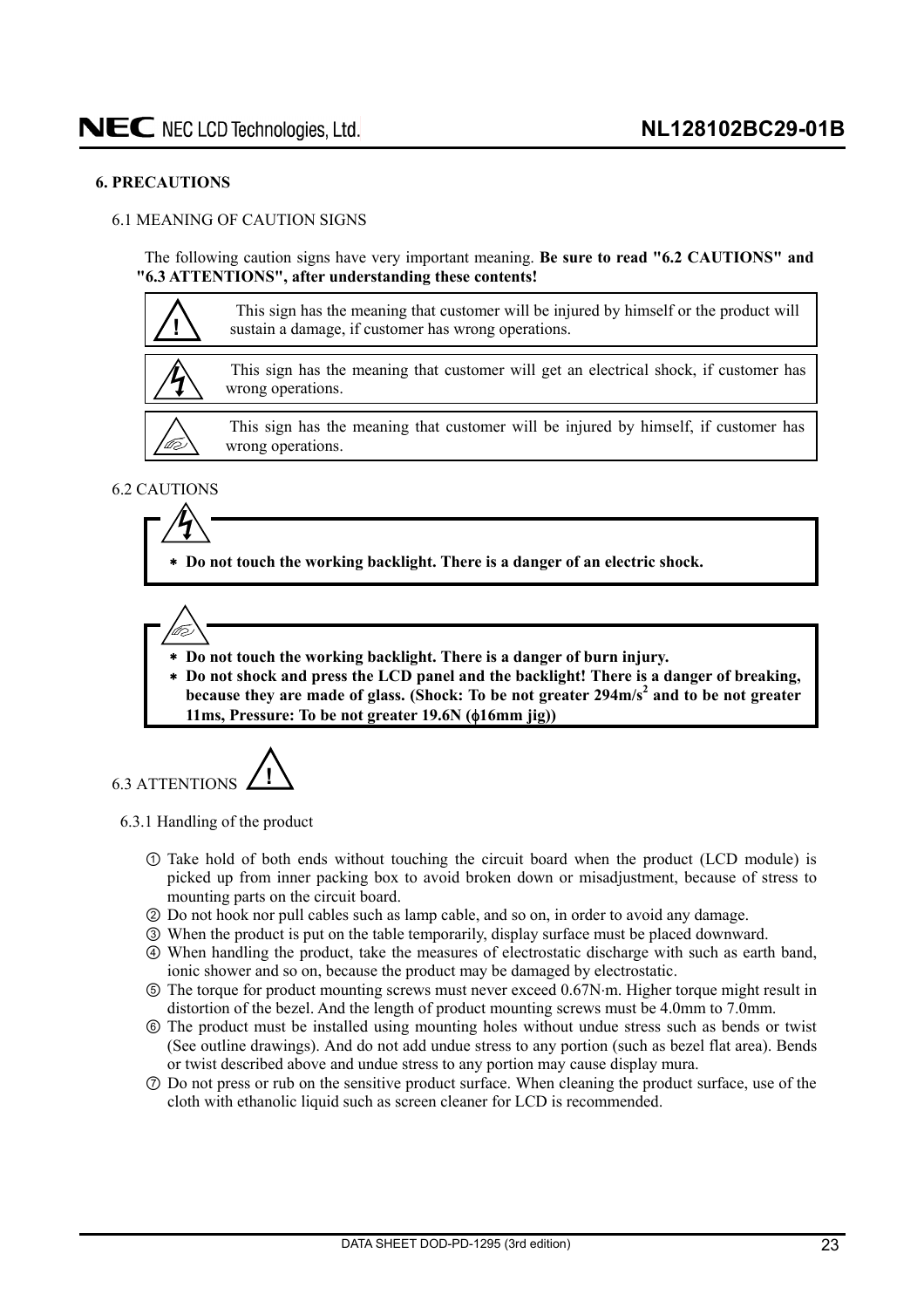- ཷ Do not push nor pull the interface connectors while the product is working.
- ླྀ Do not locate the lamp cable on the signal processing board. A noise may occur on the display image.
- ཹ If the lamp cable is attached on the metal part of the product directly, high frequency leak current to the metal part may occur, then the brightness may decrease or the lamp may not be turned on.
- ེ When handling the product, use of an original protection sheet on the product surface (polarizer) is recommended for protection of product surface. Adhesive type protection sheet may change color or characteristics of the polarizer.

### <span id="page-23-0"></span>6.3.2 Environment

- Do not operate or store in high temperature, high humidity, dewdrop atmosphere or corrosive gases. Keep the product in packing box with antistatic pouch in room temperature to avoid dusts and sunlight, when storing the product.
- ཱ In order to prevent dew condensation occurring by temperature difference, the product packing box should be opened after enough time being left under the environment of an unpacking room. Evaluate the leaving time sufficiently because a situation of dew condensation occurring is changed by the environmental temperature and humidity. (Recommended leaving time: 6 hours or more with packing state)
- ི Do not operate in high magnetic field. Circuit boards may be broken down by it.
- ཱི This product is not designed as radiation hardened.

### <span id="page-23-1"></span>6.3.3 Characteristics

### **The following items are neither defects nor failures.**

- Response time, luminance and color may be changed by ambient temperature.
- ཱ Display mura, flicker, vertical seam or small spot may be observed depending on display patterns.
- ི Optical characteristics (e.g. luminance, display uniformity, etc.) gradually is going to change depending on operating time, and especially low temperature, because the LCD has cold cathode fluorescent lamps.
- ཱི Do not display the fixed pattern for a long time because it may cause image sticking. Use a screen saver, if the fixed pattern is displayed on the screen.
- ུ The display color may be changed depending on viewing angle because of the use of condenser sheet in the backlight.
- ཱུ Optical characteristics may be changed depending on input signal timings.
- ྲྀ The interference noise between input signal frequency for this product's signal processing board and luminance control frequency of the inverter may appear on a display. Set up luminance control frequency of the inverter so that the interference noise does not appear.

#### <span id="page-23-2"></span>6.3.4 Other

- All GND and VDD terminals should be used without any non-connected lines.
- ཱ Do not disassemble a product or adjust variable resistors.
- ི Pack the product with original shipping package, in order to avoid any damages during transportation, when returning the product to NEC for repair and so on.
- ཱིThe LCD module by itself or integrated into end product should be packed and transported with display in the vertical position. Otherwise the display characteristics may be degraded.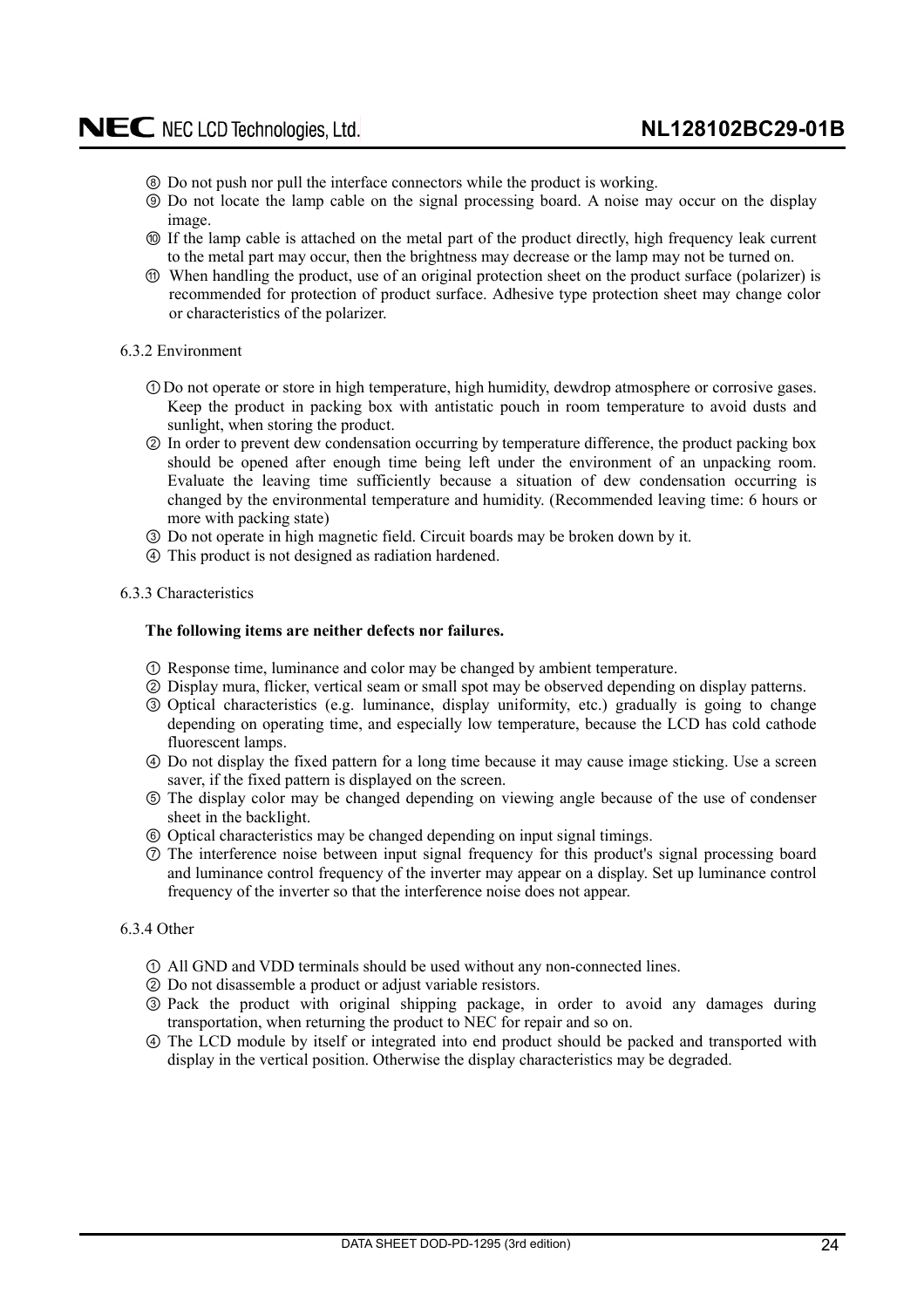

### **7. OUTLINE DRAWINGS**

### 7.1 FRONT VIEW



<span id="page-24-1"></span><span id="page-24-0"></span>Note1: The torque for product mounting screws must never exceed 0.67N·m. And the length of product mounting screws must be 4.0mm to 7.0mm. Unit: mm Note2: Excluding lamp cable, cable clamp and projections.